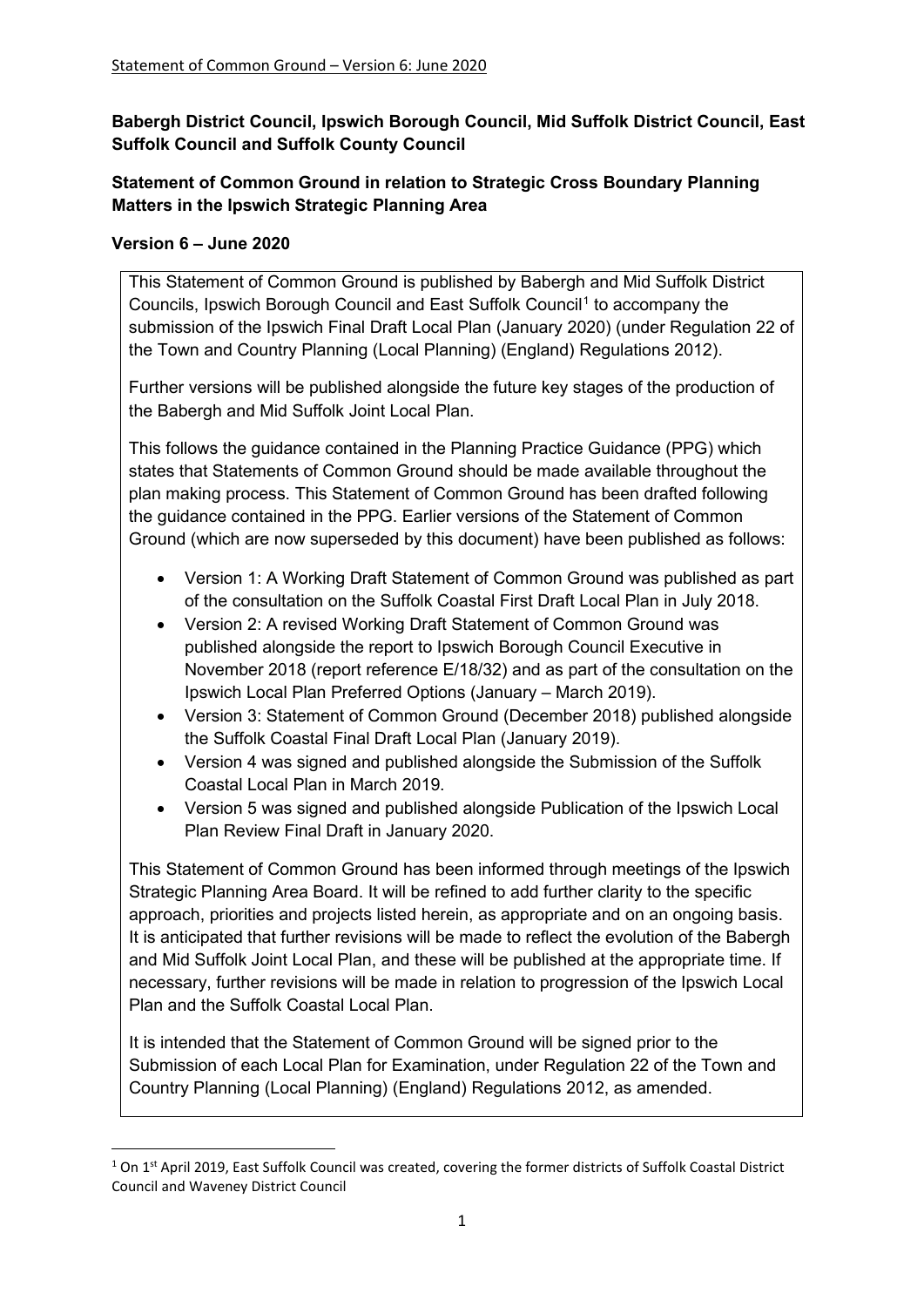### **1. Area covered by the Statement of Common Ground**

The Statement of Common Ground relates to the area covered by Babergh District Council, Ipswich Borough Council, Mid Suffolk District Council and the former Suffolk Coastal area of East Suffolk Council as shown on the map overleaf.

The Planning Practice Guidance states that a Statement of Common Ground will need to cover the area that policy making authorities and public bodies cooperate within, depending on the strategic matters being planned for and the most appropriate functional geography for the gathering of evidence and the preparation of planning policies. However, local planning authorities may have more than one Statement of Common Ground where there are strategic cross-boundary matters to be addressed.

The area covered is the area identified as the Ipswich Housing Market Area and Ipswich Functional Economic Area through the production of the Strategic Housing Market Assessment and the Employment Land Needs Assessment respectively. For the purposes of joint working on planning policy, this area is defined as the Ipswich Strategic Planning Area. Recognising the functional relationship between the four authorities, the authorities have over a number of years worked together on the production of evidence to support local plans.

The authorities have discussed at the Ipswich Strategic Planning Area Board and subsequently agreed that this geography is appropriate in relation to the strategic planning matters covered by this Statement of Common Ground.

# **2. Authorities covered by the Statement of Common Ground**

The signatories to this Statement of Common Ground are:

- Babergh District Council, Ipswich Borough Council, Mid Suffolk District Council, East Suffolk Council.
- Suffolk County Council is signatory in relation to matters which relate to County Council responsibilities, including as mineral and waste planning authority.
- Natural England is signatory in relation to Section J Mitigation of Potential Impacts upon Internationally Protected Sites.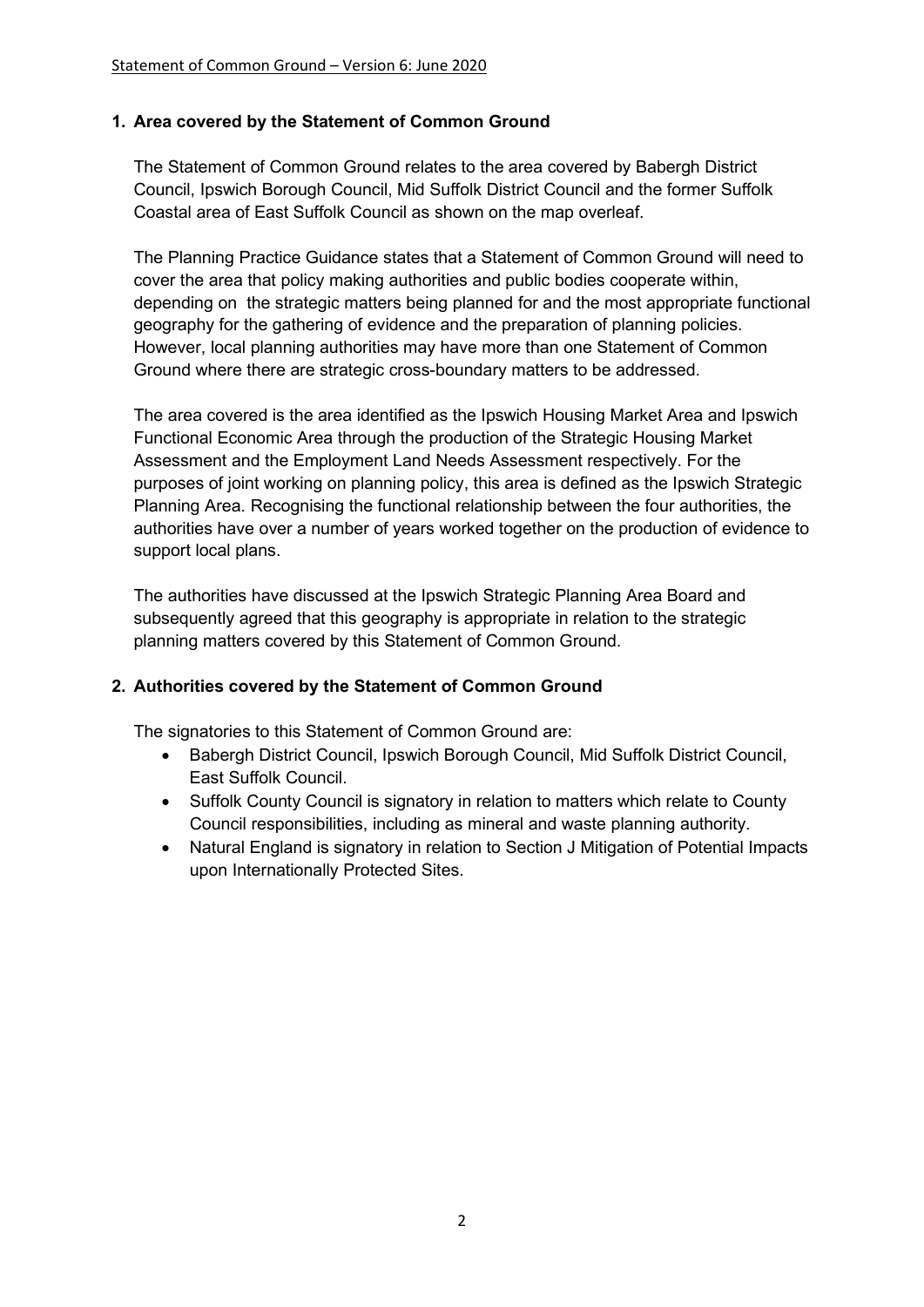

*Ipswich Strategic Planning Area*

# **3. Purpose of Statement of Common Ground**

Local planning authorities have a statutory duty to co-operate with specified bodies in relation to strategic planning matters.

The National Planning Policy Framework (NPPF) and accompanying Planning Practice Guidance require local planning authorities to produce a Statement of Common Ground as a written record of progress made on the planning for strategic matters across local authority boundaries.

This Statement of Common Ground will support the production of Local Plans in the Ipswich Strategic Planning Area by:

- Setting out those matters which are strategic cross-boundary matters in relation to the production of Local Plans as defined by the NPPF (Section 3);
- Outlining agreements and outcomes in relation to those strategic matters;
- Reflecting statutory and policy requirements re the Duty to Co-operate.

The Statement of Common Ground focuses on strategic cross-boundary matters. Planning matters that do not raise strategic cross boundary issues are covered within Local Plans but are not detailed within this Statement.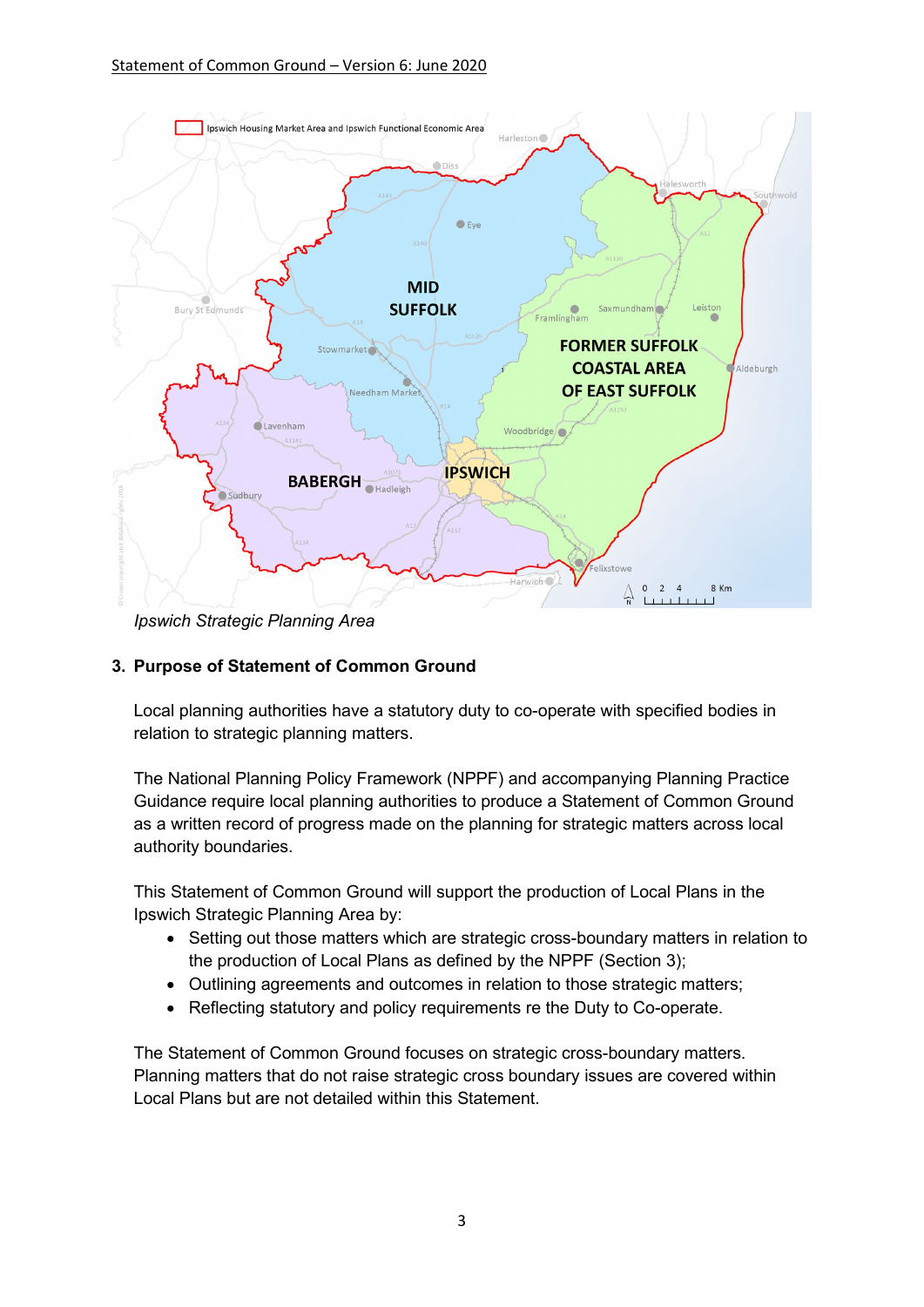# **4. Governance arrangements**

The Ipswich Strategic Planning Area Board (ISPA Board) (formerly the Ipswich Policy Area Board) consists of Members from each of the four local planning authorities and Suffolk County Council. The Terms of Reference were revised in March 2018, including to recognise that an appropriate geography for the Board is the extent of the Ipswich Housing Market Area / Ipswich Functional Economic Area. The Terms of Reference were further revised in July 2019 to update the position in terms of Secretariat function and the creation of East Suffolk Council. The Board provides a mechanism for the five local authorities to work together on the production of evidence and the coordination of housing and employment growth requirements and infrastructure delivery where this relates to strategic cross-boundary matters. This can be reported back to each District and Borough Council who will themselves take formal decisions regarding the content of their own Local Plans, through the relevant procedures at each stage of local plan production.

The ISPA Board Terms of Reference and Action Notes from the meetings can be viewed at [www.ipswich.gov.uk/content/ipswich-strategic-planning-area.](http://www.ipswich.gov.uk/content/ipswich-strategic-planning-area)

The Action Notes of the Board are shared with the Suffolk Growth Portfolio Holders.

### **5. Strategic matters being addressed**

The sections below detail the strategic cross-boundary matters that are addressed by this statement.

The local planning authorities may produce other Statements of Common Ground with other bodies where necessary, and with other local authorities who share a common boundary and where there are strategic cross-boundary matters.

The key strategic cross-boundary matters being addressed by this statement are:

- A) Alignment of timetables;
- B) Strategic Policies and Vision for the ISPA;
- C) Agreeing the approach to the delivery of the housing requirement;
- D) Impact of bordering strategic housing developments;
- E) Defining the functional economic market area and objectively assessed need;
- F) Impact of bordering strategic employment land developments;
- G) Enhancement and regeneration of retail centres;
- H) Strategic Infrastructure Priorities;
- I) Identification of cumulative / cross border infrastructure requirements resulting from planned growth, and mitigation measures, including modal shift;
- J) Mitigation of potential impacts upon internationally protected sites.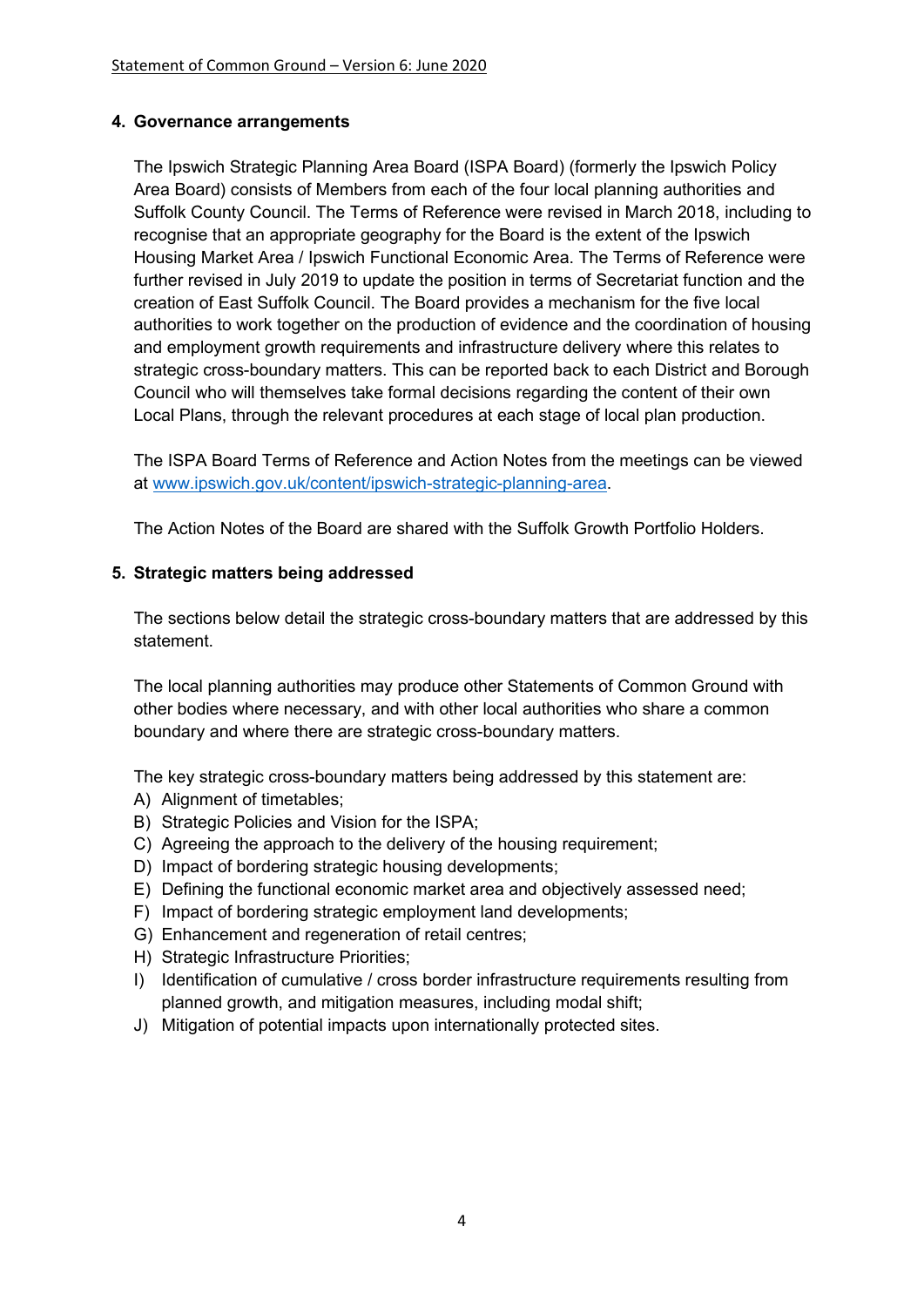# **Local Plan production**

# **A. Alignment of timetables**

### Background

The local planning authorities are producing plans as follows:

- Babergh and Mid Suffolk Joint Local Plan
- Ipswich Local Plan
- Suffolk Coastal Local Plan

As the local plans cover the extent of the Ipswich Strategic Planning Area, and share joint evidence in this respect, it is considered appropriate that the plans cover the same end date of 2036 and are produced to timescales which are aligned as far as is possible.

All authorities undertook Issues and Options consultations during summer / autumn 2017. As at June 2020, the current position in relation to the production of each local plan is as follows:

- Babergh and Mid Suffolk Joint Local Plan Consultation on Preferred Options Joint Local Plan held between 22<sup>nd</sup> July and 30<sup>th</sup> September 2019;
- Ipswich Local Plan consultation on the Local Plan Review Preferred Options was carried out between 16<sup>th</sup> January and 13<sup>th</sup> March 2019. A Final Draft Local Plan under Regulation 19 of the 2012 Regulations consultation was carried out between 15th January 2020 and 2nd March 2020 with a view of submission to PINS in June 2020;
- Suffolk Coastal Local Plan consultation on the First Draft Local Plan was undertaken between  $20<sup>th</sup>$  July and  $14<sup>th</sup>$  September 2018. The Final Draft Local Plan was published to receive representations under Regulation 19 of the 2012 Regulations between  $14<sup>th</sup>$  January and  $25<sup>th</sup>$  February 2019. The Local Plan was submitted to the Planning Inspectorate in March 2019 for Examination.

Where relevant, the outcomes and arrangements set out in the Statement of Common Ground are reflective of the current stages of plan-making.

# Evidence

Broad alignment of timescales is set out in the authorities' Local Development Schemes:

- Babergh and Mid Suffolk Local Development Scheme (July 2018)
- Ipswich Local Development Scheme (March 2019)
- Suffolk Coastal Local Development Scheme (October 2015)

Where Local Development Schemes need to be amended, as far as possible the timescales for preparation of local plans will seek to be broadly aligned.

In relation to the time period to be covered by the local plans, the proposed standard methodology for calculating housing need sets a consistent base date and method for calculating housing need in local plans. The Planning Practice Guidance states that the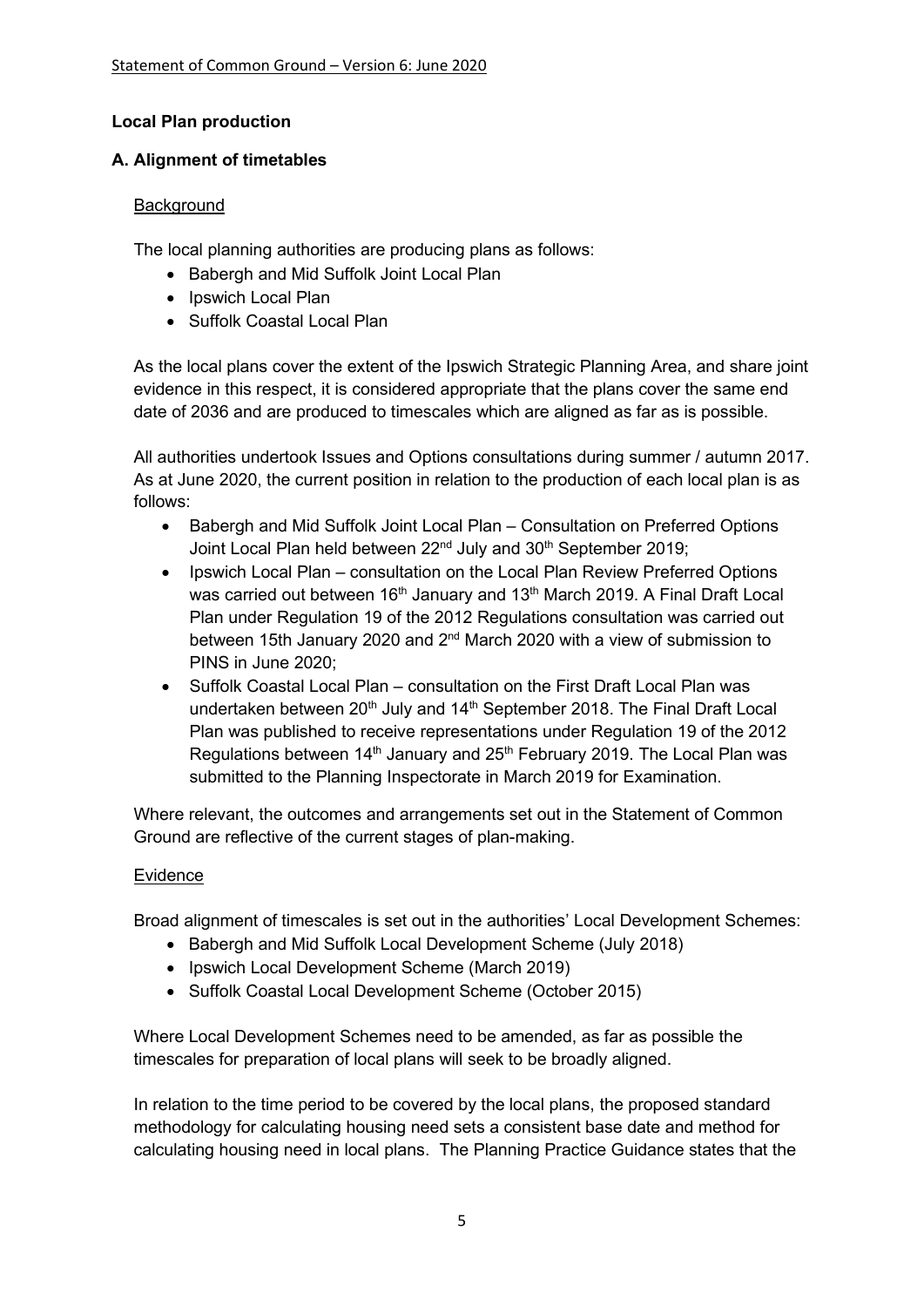current year should be the first year<sup>[2](#page-5-0)</sup> (for the purposes of calculating housing need) and therefore the base date of the local plans is April 2018. The Strategic Housing Market Assessment (2017) and Employment Land Needs Assessment (2016) adopt an end date of 2036.

### Process of reaching outcomes and agreements

As per evidence above. The position is agreed through the ISPA Board and through the adoption of Local Development Schemes.

### Outcomes and agreements

A1) It is agreed that the Local Plans will adopt an end date of 2036 and will adopt a base date consistent with the standard method for calculating local housing need.

### Arrangements for necessary ongoing co-operation

Authorities to work closely through the ISPA Board and associated officer meetings to continue to align as far as possible.

# **B. Strategic Policies and Vision for the ISPA**

### **Background**

Babergh and Mid Suffolk Districts are producing a Joint Local Plan, reflecting their Council-wide arrangements for joint working. Ipswich Borough Council and East Suffolk Council (for the former Suffolk Coastal district) are each producing a local plan. Reflecting the agreements under the Duty to Co-operate as detailed in this statement, the authorities recognise the benefits and clarity afforded through developing strategic policies that respond to the strategic planning matters relevant to the ISPA. The ISPA Board is also working towards a broader vision for the area.

#### Evidence

Evidence referred to in the sections below.

Reflecting issues common across the ISPA, the former Suffolk Coastal area of East Suffolk and Ipswich Borough prepared a Joint Baseline Sustainability Assessment which informed the emerging local plan policy and the sustainability appraisal process through plan-making stages.

<span id="page-5-0"></span><sup>2</sup> PPG Reference ID 2a-004-20180913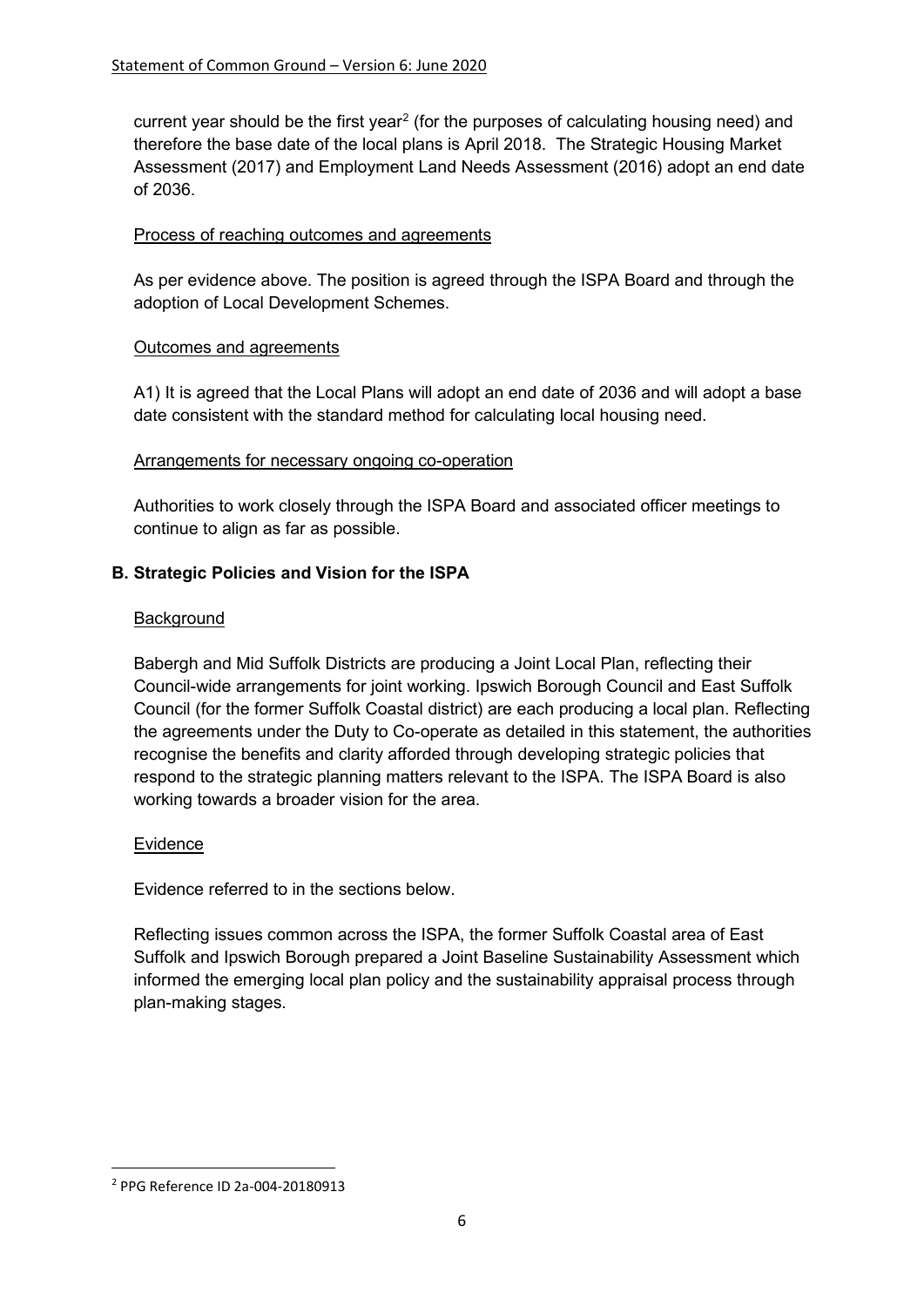### Process of reaching outcomes and agreements

The ISPA Board considered the options for incorporating either shared or complementary policies in the respective local plans at its meetings on 26.3.2018, 23.4.2018 and 30.5.2018.

### Outcomes and agreements

# B1)

Vision

A vision for the ISPA has been considered through the ISPA Board and the following are agreed as the principles of the vision:

Across the Ipswich Strategic Planning Area, we are being ambitious about delivering economic growth, improving infrastructure and boosting the supply and mix of homes.

Within the Ipswich Strategic Planning Area collectively the authorities will seek to achieve, through the Local Plans, the following aspirations:

- A strong economy focussed around Ipswich as county town, the energy sector and energy coast, opportunities arising from the University of Suffolk and the international significance of the Port of Felixstowe;
- Enhanced connectivity with the rest of the east of England and the UK via the A14/A12/A140 and rail connections, and a commitment to sustainable, integrated travel;
- Healthy communities, including through improved air quality, the provision of a mix of housing and social infrastructure;
- Distinctive urban and rural environments that contribute towards high quality of life.

B2) The four local planning authorities' local plans will have regard to the outcomes in this Statement of Common Ground, including in relation to an agreed broader vision for the Ipswich Strategic Planning Area. The emerging Local Plans incorporate policies which consider strategic matters related to housing and employment growth, infrastructure provision and mitigation of impacts on European protected sites $^3$  $^3$ .

B3) The National Planning Policy Framework (NPPF) requires plans to make explicit which policies are strategic policies. These may contain strategic cross-boundary matters or other strategic matters relevant to a local authority area. In relation to strategic crossboundary matters, the authorities have each had regard to these within their emerging respective plans in order to demonstrate how the plans will contribute to the vision for the ISPA.

<span id="page-6-0"></span><sup>&</sup>lt;sup>3</sup> Through decision making within local authorities as set out in Section 4 of this Statement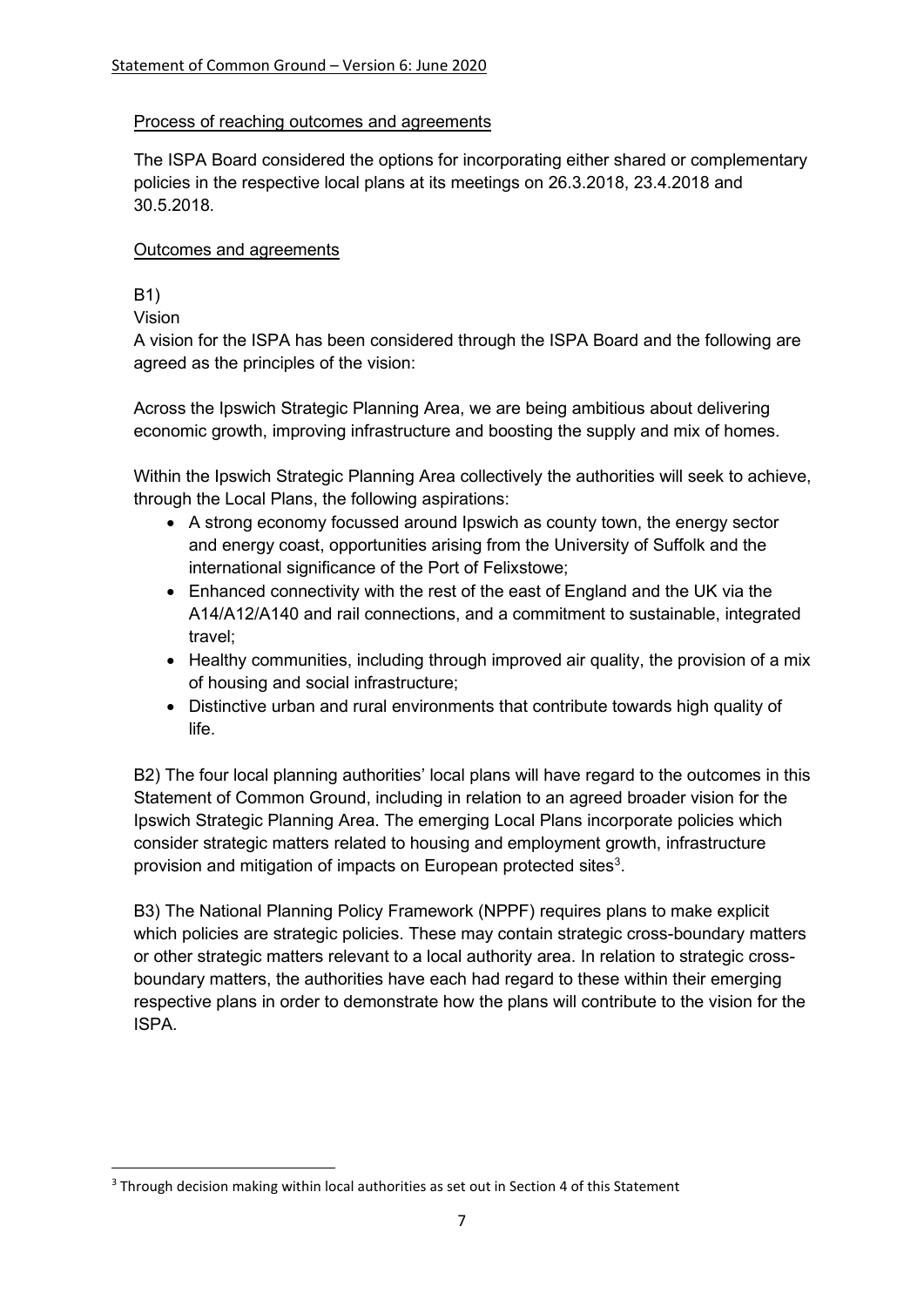#### Arrangements for necessary ongoing co-operation

The ISPA Board and officers will continue to discuss strategic cross-boundary matters with a view to agreeing approaches to addressing these matters, and to reflect the approaches within local plan policies where appropriate.

### **Housing**

### **C. Agreeing the approach to delivery of the housing requirement**

### Background

The SHMA Part 1 identified the objectively assessed housing need (OAN) for the four local planning authorities. Subsequently, the Government proposed a national standard method for the calculation of housing need through the 'Planning for the Right Homes in the Right Places' consultation (September 2017). The Government has carried these proposals forward through the revisions to the NPPF and the Planning Practice Guidance.

Paragraph 60 of the NPPF (February 2019) states that the standard methodology should be used as the basis for identifying the local housing need, unless there are exceptional circumstances that justify an alternative approach which also reflects current and future demographic trends and market signals.

Paragraph 60 of the NPPF states that in establishing the amount of housing to be planned for, planning authorities should take into account any needs that cannot be met in neighbouring areas.

#### **Evidence**

The two key pieces of evidence relevant are the housing need and the housing supply.

The housing need as calculated under the national standard method is set out in the table overleaf, alongside the objectively assessed housing need identified through the 2017 Strategic Housing Market Assessment: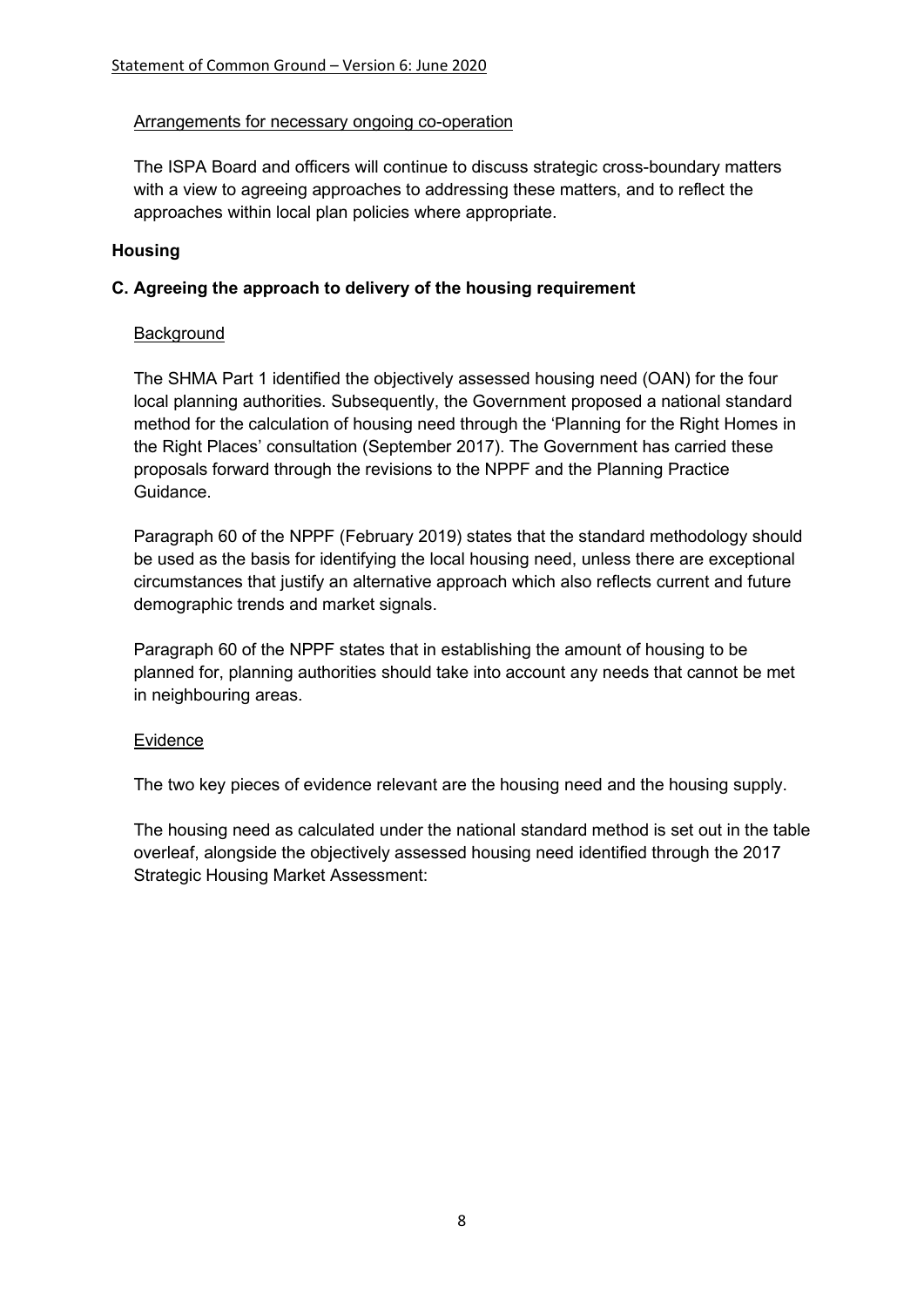<span id="page-8-0"></span>

|                           | <b>SHMA</b><br>annual | <b>SHMA</b><br>total<br>(2014-<br>2036) | <b>Standard</b><br>method<br>annual<br>(Sept<br>2017) | <b>Standard</b><br>method<br>total<br>$(2016 -$<br>2036) | <b>Standard</b><br>method<br>annual<br>$(2016 -$<br>based) | <b>Standard</b><br>method<br>total<br>$(2016 -$<br>based)<br>(2018-<br>2036) | <b>Standard</b><br>method<br>annual<br>(2014-<br>based) | <b>Standard</b><br>method<br>total<br>(2014-<br>based)<br>(2018-<br>2036) | <b>Standard</b><br>method<br>annual<br>(2014)<br>based,<br>2018<br>ratios) | <b>Standard</b><br>method<br>total<br>(2014)<br>based,<br>2018<br>ratios,<br>$2018 -$<br>36) | <b>Standard</b><br>method<br>annual<br>(2014<br>based,<br>2019<br>ratios) | <b>Standard</b><br>method<br>total<br>(2014)<br>based,<br>2019<br>ratios,<br>$2018 -$<br>36) |
|---------------------------|-----------------------|-----------------------------------------|-------------------------------------------------------|----------------------------------------------------------|------------------------------------------------------------|------------------------------------------------------------------------------|---------------------------------------------------------|---------------------------------------------------------------------------|----------------------------------------------------------------------------|----------------------------------------------------------------------------------------------|---------------------------------------------------------------------------|----------------------------------------------------------------------------------------------|
| <b>Babergh</b>            | 355                   | 7,820                                   | 439                                                   | 8,780                                                    | 420                                                        | 7,560                                                                        | 420                                                     | 7,560                                                                     | 420                                                                        | 7,560                                                                                        | 416                                                                       | 7,488                                                                                        |
| Ipswich                   | 519                   | 11,420                                  | 442                                                   | 8,840                                                    | 479                                                        | 8,622                                                                        | 445                                                     | 8,010                                                                     | 445                                                                        | 8,010                                                                                        | 460                                                                       | 8,280                                                                                        |
| Mid<br><b>Suffolk</b>     | 452                   | 9,951                                   | 573                                                   | 11,460                                                   | 590                                                        | 10,620                                                                       | 585                                                     | 10,530                                                                    | 556                                                                        | 10,008                                                                                       | 535                                                                       | 9,630                                                                                        |
| <b>Suffolk</b><br>Coastal | 460                   | 10,111                                  | 495                                                   | 9,900                                                    | 582                                                        | 10,476                                                                       | 515                                                     | 9,270                                                                     | 542                                                                        | 9,756                                                                                        | 4894                                                                      | 8,802                                                                                        |
| <b>Total</b>              | 1,786                 | 39,302                                  | 1,949                                                 | 38,980                                                   | 2,071                                                      | 37,278                                                                       | 1,965                                                   | 35,370                                                                    | 1,963                                                                      | 35,334                                                                                       | 1,900                                                                     | 34,200                                                                                       |

Table 1: Housing Need

<sup>&</sup>lt;sup>4</sup> Following the creation of East Suffolk Council to replace the former Suffolk Coastal and Waveney District Councils from 1st April 2019, the affordability ratios for 2019 (published in March 2020) are at the East Suffolk level. The East Suffolk affordability ratio is therefore used in this calculation.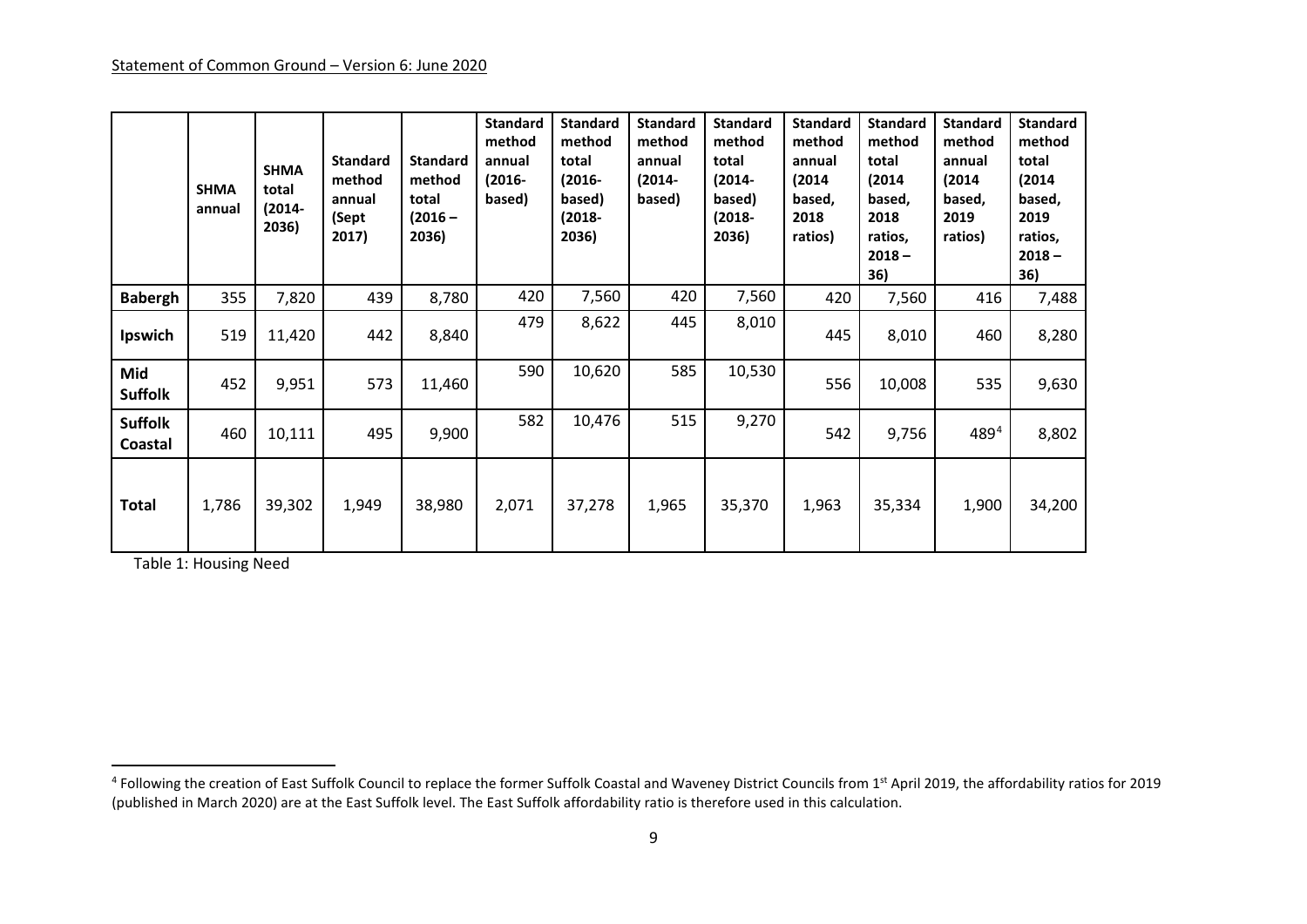Local housing need as calculated through the standard methodology represents the starting point in identifying a housing requirement. Government consultation initially took place in relation to the standard methodology in September 2017, whereby figures were published which were based upon the 2014-based household projections. The 2016 based household projections were published in September 2018 and the calculation of housing need was updated accordingly<sup>[5](#page-9-0)</sup>. Following Government consultation in October 2018, changes to the Planning Practice Guidance in February 2019 were made stating that local authorities should use the 2014-based household projections in calculating local housing need. The 2018 ratios of median workplace earnings to median house prices (known as affordability ratios) were published on  $28<sup>th</sup>$  March 2019, resulting in a further amendment to the housing need figures. The 2019 ratios were published on 19<sup>th</sup> March 2020, and the housing need figures presented in Table 1 have been updated further following this.

Local planning authorities are required to produce Strategic Housing and Economic Land Availability Assessments to identify the amount of land suitable, available and achievable for housing and employment development. The four authorities are producing evidence, the latest of which are as follows:

- Babergh and Mid Suffolk Draft Strategic Housing and Economic Land Availability Assessment was published in July 2019.
- Ipswich Borough Council Strategic Housing and Economic Land Availability Assessment (Final Draft published alongside Regulation 19 consultation on Local Plan January 2020).
- Suffolk Coastal District Council Strategic Housing and Economic Land Availability Assessment (Draft published July 2018. Final SHELAA published alongside Final Draft Local Plan in January 2019).

The authorities have worked together on closely aligning the criteria used for assessing the sites, although differences do occur where justified by local circumstances, for example, the approach to development in Flood Zones 2 and 3a.

# Process of reaching outcomes and agreements

The Ipswich Strategic Planning Area Board provides a mechanism to discuss the authorities' approach to housing requirements and to inform and guide the approach to be taken within each Local Plan.

# Outcomes and agreements

C1) The housing need calculated under the standard methodology will form the starting point for identifying housing requirements in plan preparation. The Suffolk Coastal First Draft Local Plan, published for consultation between July and September 2018, was based upon the need figures published by MHCLG in September 2017 under the 'Planning for the Right Homes in the Right Places' consultation. The NPPF was

<span id="page-9-0"></span> $5$  A cap is applied to the Babergh figure in accordance with the Planning Practice Guidance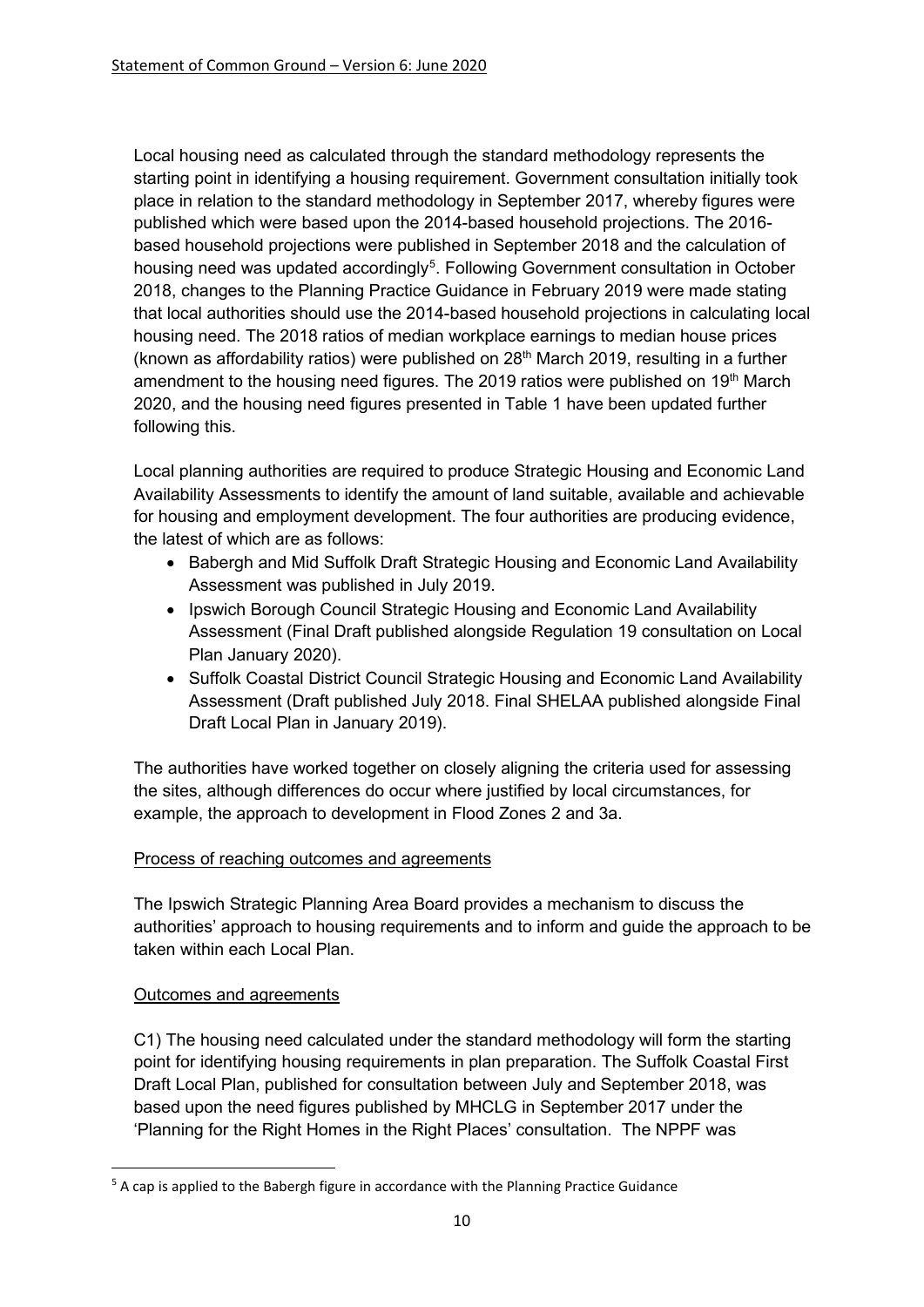published in July 2018 and the Planning Practice Guidance updated in September 2018. The 2017 ratios of median workplace earnings to median house prices (known as affordability ratios) were published in April 2018 and the 2016-based household projections were published in September 2018. The Planning Practice Guidance has subsequently been updated in February 2019 to state that the 2014-based household projections should be used in the calculation and 2018 affordability ratios published in March 2019. Local housing need as calculated under the standard method will form the starting point in identifying housing requirements in plan preparation.

C2) Following the guidance set out in the Planning Practice Guidance on Housing and Economic Needs Assessment, authorities' local housing need calculated using the standard method is to be relied upon for a period of two years from the time at which a plan is submitted for Examination.

C3) The standard method will also provide the starting point for identifying the total amount of housing to be provided in the Ipswich Housing Market Area. The Ipswich Housing Market Area is the level at which the ISPA authorities plan to provide sufficient housing.

C4) Throughout the Local Plan preparation process, each local planning authority will undertake and maintain a thorough assessment of housing supply potential within their area. Each local planning authority will plan to meet its own housing need and should have a policy setting out the specific minimum housing number it is intending to deliver in its own area. Where, through the production of a Local Plan, it is evident that the need cannot be met within the local authority's boundary, a comprehensive re-assessment of land supply and deliverability will be undertaken.

Following a comprehensive re-assessment of land supply and deliverability, and where unmet need remains, the ISPA Board will provide the forum to collectively consider how the unmet need can be met within the ISPA, subsequently to be determined through each local authority's local plan. An appropriate approach will be dependent upon the scale of unmet need and the current status of other Local Plans in the ISPA.

C5) Provision for Gypsies and Travellers – the 2017 Gypsy, Traveller, Travelling Showpeople and Boat Dwellers Accommodation Needs Assessment identified a need for additional pitches to be provided for Babergh, Mid Suffolk, Ipswich and Suffolk Coastal. Each local planning authority will plan to meet its own need for permanent pitches for Gypsies and Travellers and should have a policy setting out how this will be delivered in its own area. Where the capacity to accommodate pitches cannot be met within the local authority's boundary a comprehensive re-assessment of deliverability will be undertaken and the ISPA Board will provide the forum to collectively consider how the unmet need can be met within the ISPA, subsequently to be determined through each local authority's local plan.

A need for 2-3 short stay stopping sites was identified in the Accommodation Needs Assessment (for the ISPA plus the former Waveney part of East Suffolk). Suffolk authorities are working collaboratively to deliver appropriate sites in the County, and the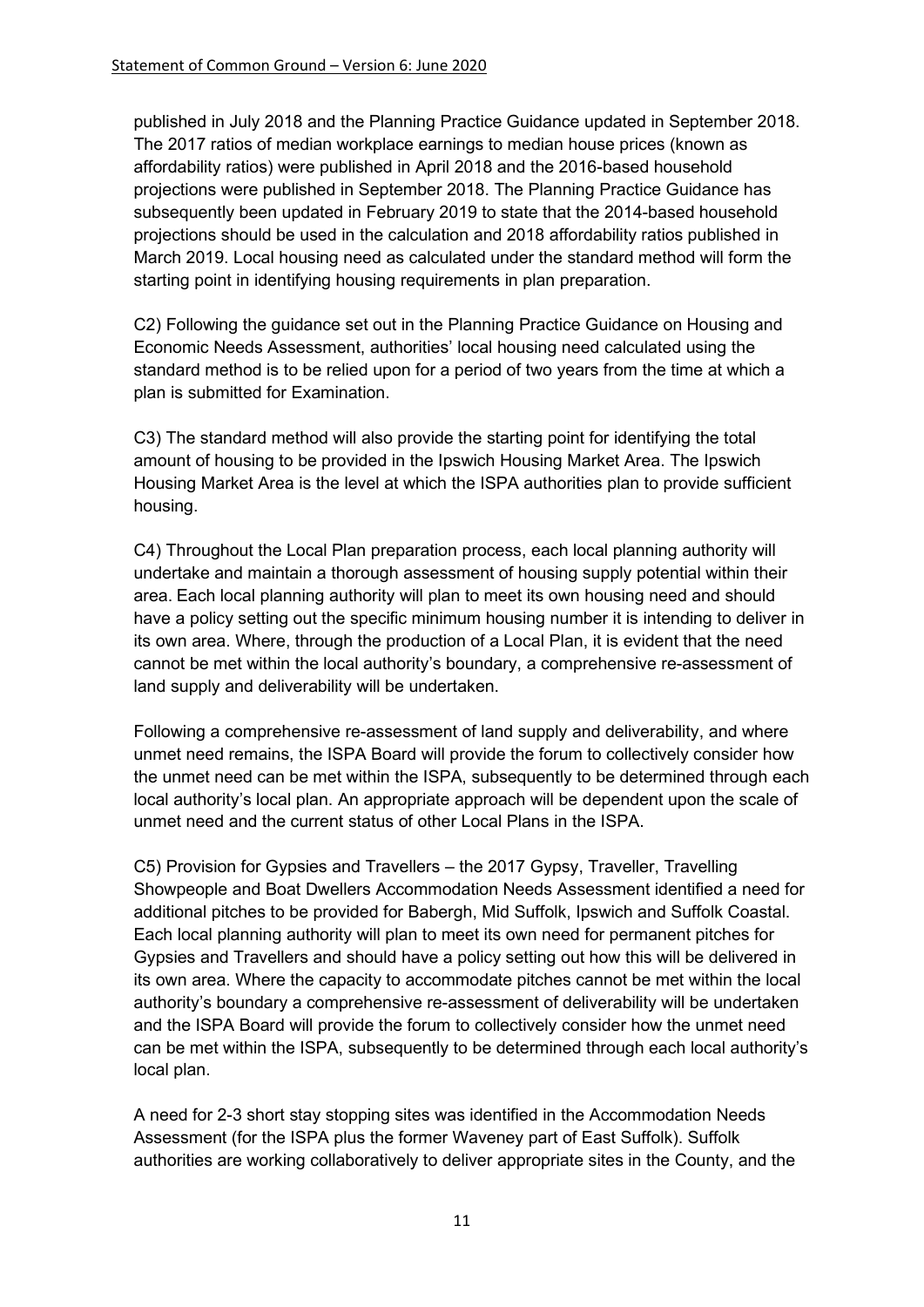ISPA authorities will continue to work with other authorities across Suffolk to meet the needs for short stay stopping sites.

C6) Mix and type of housing:

The Authorities published an update to Part 2 of the Strategic Housing Market Assessment in January 2019. This updates the size, type and tenure of housing needed, including the need for affordable housing, based upon the housing need calculated under the standard method.

C7) Strategic policies in emerging Local Plans are to reflect the outcomes above.

# Arrangements for necessary ongoing co-operation

Local Plan approach to meeting housing needs:

Throughout the plan-making process, where comprehensive deliverability assessments demonstrate that the housing need cannot be met within a local authority's boundary the ISPA Board will provide the forum to collectively consider how the unmet need can be met (see C3 above).

# Housing delivery:

As per paragraph 75 of the 2019 NPPF, Housing Action Plans will provide a mechanism for identifying actions to increase delivery where delivery falls below 95% of an authority's housing requirement (calculated over the previous three years). Each individual local authority may produce Housing Actions Plans if required to do so by Government, and Councils may collaborate on the production of Housing Action Plans to support housing supply and delivery across the ISPA. The ISPA Board can consider any common or cross-boundary themes between two or more authorities.

# **D. Consideration of bordering strategic housing developments**

# Background

Due to the close functional relationship between Ipswich Borough and the surrounding Districts, there is potential for cross-boundary issues relating to infrastructure provision, transport and highways and landscape/townscape as well as site selection where sites adjoin or cross the Ipswich Borough boundary.

# **Evidence**

The Councils have jointly commissioned transport modelling (with Suffolk County Council). The Methodology Report and the Results Report Volume 1: Suffolk Coastal and Ipswich were published in August 2018 as part of the consultation on the Suffolk Coastal First Draft Local Plan. Further transport modelling of preferred options has been undertaken and the Results Report Volume 2: Suffolk Coastal and Ipswich and an updated Methodology Report were published in January 2019. Updated reports, ISPA Local Plan Modelling Methodology Report and ISPA Local Plan Modelling Forecast Report – Forecasts with demand adjustments, were published in January 2020 alongside the Ipswich Local Plan Review Final Draft in January 2020.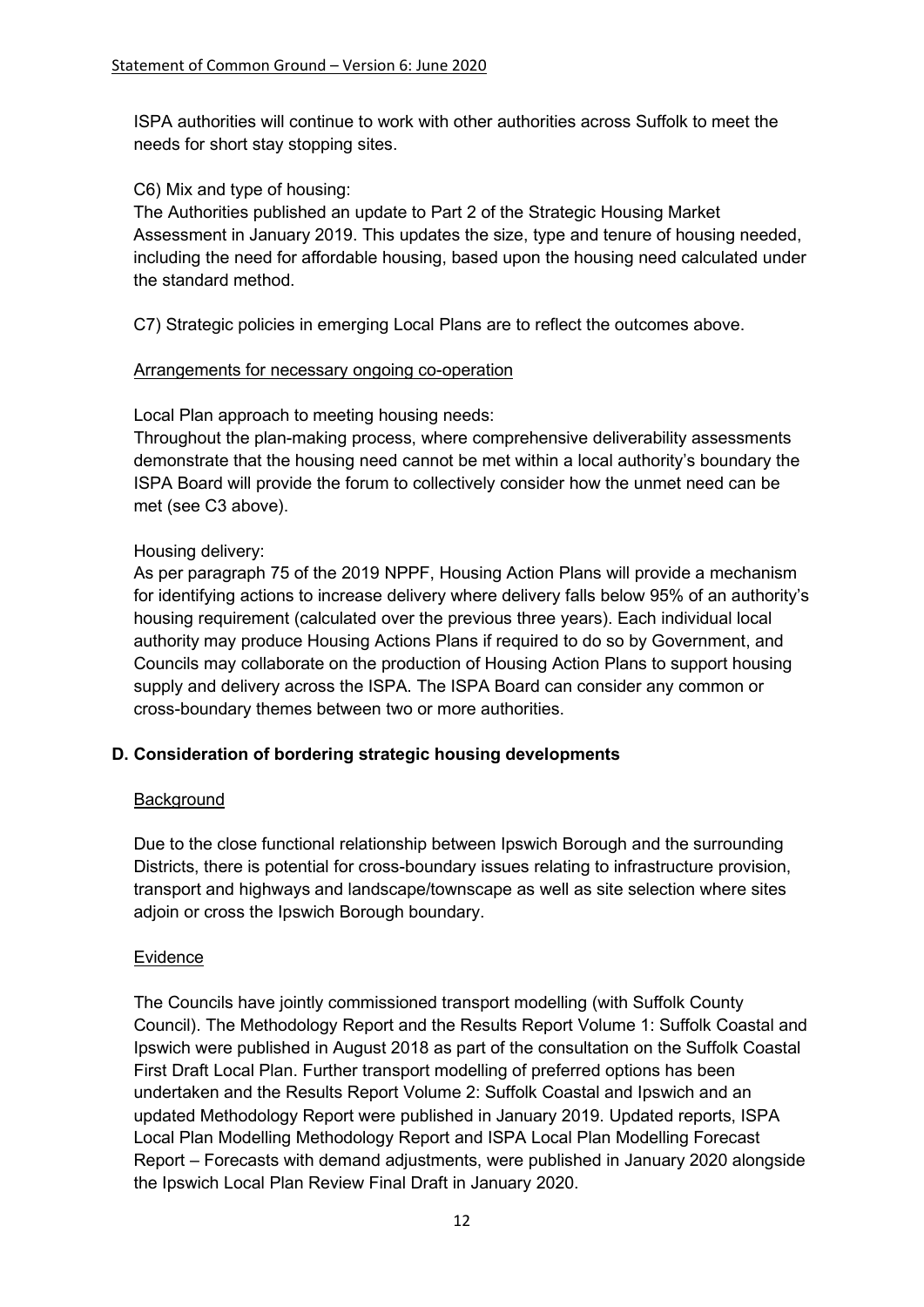The Councils jointly commissioned a Settlement Sensitivity Assessment in relation to identifying landscape sensitivity around Ipswich.

The Strategic Housing and Economic Land Availability Assessments identify sites which border or cross authority boundaries.

#### Process of reaching outcomes and agreements

The conclusions of the above evidence have been, and will continue to be, considered in site selection and in identifying any necessary mitigation.

### Outcomes and agreements

Land north east of Humber Doucy Lane is identified as a cross-border location for future development (within Ipswich Borough and Suffolk Coastal Local Plan area) for housing delivery, appropriately phased with delivery of Ipswich Garden Suburb and its associated infrastructure. This joint approach will help enable land within Ipswich Borough to come forward for housing.

The relevant policies in Local Plans are:

- Ipswich Core Strategy and Policies DPD Review Final Draft Local Plan (January 2020), Policy ISPA4 'Cross Boundary Working to Deliver Sites'
- Suffolk Coastal Final Draft Local Plan (January 2019), Policy SCLP12.24 'Land at Humber Doucy Lane, Rushmere St Andrew'

#### Arrangements for necessary ongoing co-operation

Further transport modelling will take place where necessary to inform the evolving Babergh and Mid Suffolk and Ipswich local plans.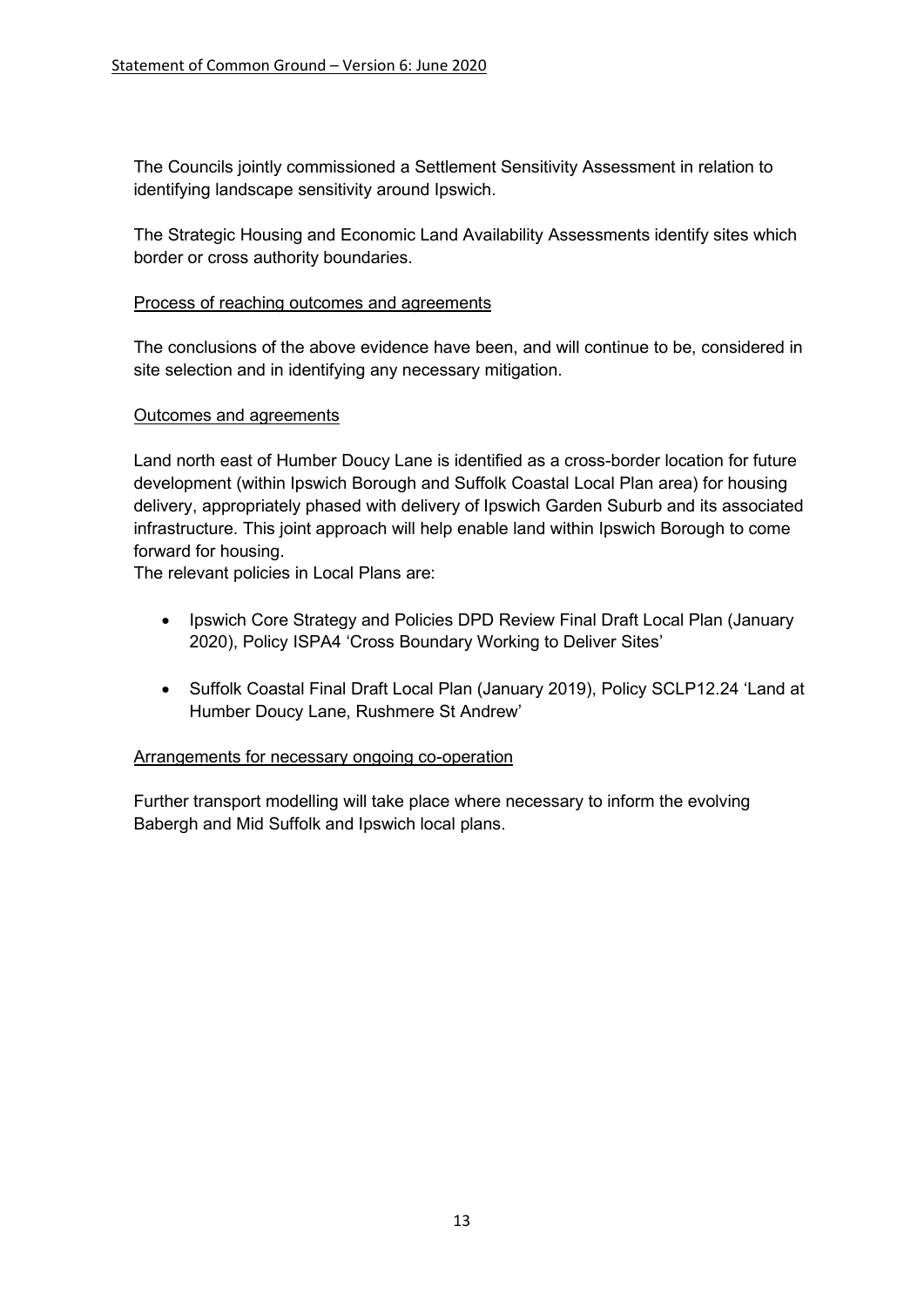# **Employment**

# **E. Defining needs for employment land**

# Background

The Employment Land Needs Assessment (2016) defines the Ipswich Functional Economic Area as the area covered by the four local planning authority areas of Ipswich Borough and Babergh, Mid Suffolk and Suffolk Coastal Districts.

The Employment Land Needs Assessment also concludes the amount of employment land needed, based upon the modelling undertaken through the East of England Forecasting Model.

# Evidence

Local Planning Authorities are required to identify the future needs for employment land. The four local planning authorities jointly commissioned an Employment Land Needs Assessment and an Ipswich Economic Area Sector Needs Assessment.

Local planning authorities are required to produce Strategic Housing and Economic Land Availability Assessments to identify the amount of land suitable, available and achievable for housing and employment development. The four local authorities are producing evidence, the latest of which are as follows:

- Babergh and Mid Suffolk Draft Strategic Housing and Economic Land Availability Assessment was published in July 2019.
- Ipswich Borough Council Strategic Housing and Economic Land Availability Assessment (Draft published alongside consultation on Local Plan Preferred Options in January 2019). The identification of land for employment in Ipswich Borough is also informed by further consideration of the 2017 East of England Forecasting Model in terms of the circumstances of the Borough.
- Suffolk Coastal District Council Strategic Housing and Economic Land Availability Assessment (Final SHELAA published alongside Final Draft Local Plan in January 2019).

# Process of reaching outcomes and agreements

The ISPA Board provides a mechanism to inform how each local authority will approach key employment sectors and each emerging Local Plan will have regard to these matters.

The ISPA Board provides a mechanism to inform the approach in each plan to meeting the quantitative and qualitative needs across the ISPA identified in evidence and each emerging Local Plan will have regard to these matters.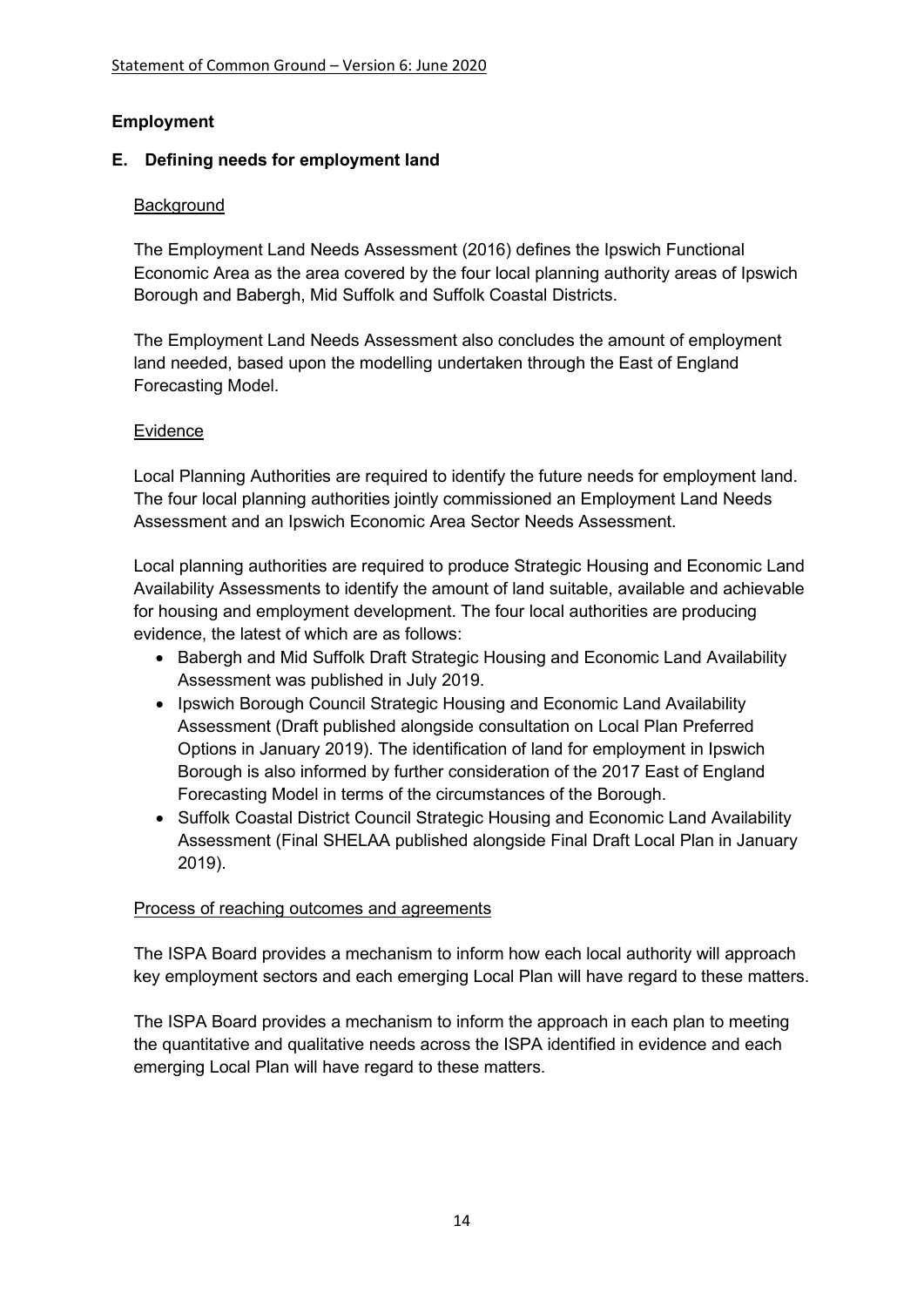### Outcomes and agreements

E1) Baseline jobs growth is identified in the Ipswich Economic Area Sector Needs Assessment, and for the period  $2018 - 2036^6$  $2018 - 2036^6$  $2018 - 2036^6$  equates to:

- Babergh: 2,970
- Ipswich: 15,580
- Mid Suffolk: 5,270
- Suffolk Coastal: 6,500

The baseline minimum employment land (for B class uses) to be provided in the Ipswich Functional Economic Area is 50 hectares over the period  $2018 - 2036^7$ , split as follows for each local authority:

- Babergh: 2.3ha
- Ipswich: 23.2ha
- Mid Suffolk: 7.7ha
- Suffolk Coastal: 11.7ha

Each local authority shall determine an appropriate approach to employment land provision, and may allocate more land if necessary to provide for flexibility and a range of sites.

A Port Logistics Study has been completed for Felixstowe and reflected in planning for employment land in the Suffolk Coastal Final Draft Local Plan.

E2) The distinct economic geographies across the Functional Economic Area are:

- Felixstowe / A14 corridor:
- Wider Ipswich Market Area;
- A140 corridor;
- Rural and agricultural.

All local plans in the Functional Economic Area will seek to support and strengthen these.

E3) Strategic policies in local plans are to reflect the employment requirements identified in the evidence base. In terms of the A14, it is agreed that the specific needs for off port land requirements identified through the Port of Felixstowe Growth and Development Needs Study (2018) are relevant to the Suffolk Coastal area, reflecting the conclusions within that report. Other strategic scale employment sites in the A14 corridor include the Sproughton Enterprise Park (Former Sugar Beet Factory site, Babergh District) and Gateway 14 (Mill Lane, Stowmarket, Mid Suffolk District), and the development of these will support wider economic growth on the A14 corridor.

<span id="page-14-0"></span><sup>6</sup> Note this updates Table 3.1 on page 32 of the Ipswich Economic Area Sector Needs Assessment (September 2017), as the evidence used a 2014 base date.

<span id="page-14-1"></span> $7$  Note this updates Table 16.2 on page 202 of the Ipswich Economic Area Sector Needs Assessment (September 2017), as the evidence used a 2014 base date.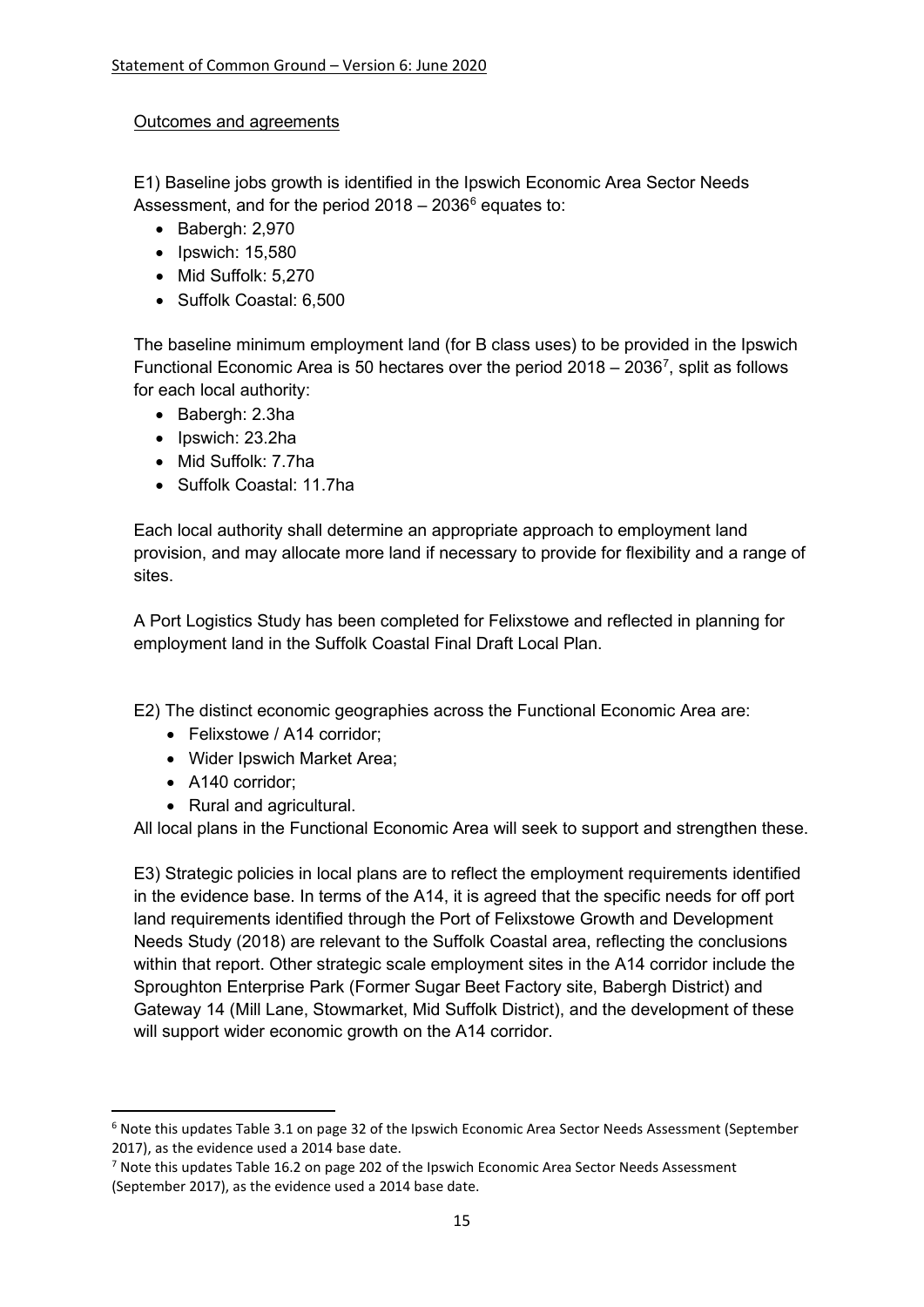#### Arrangements for necessary ongoing co-operation

The ISPA Board provides a mechanism to help inform the authorities' approach to employment land requirements within each Local Plan, and each emerging Local Plan will have regard to these matters.

### **F. Impact of bordering strategic employment land developments**

### **Background**

Due to the close functional relationship between Ipswich Borough and the surrounding Districts, there is potential for cross-boundary issues relating to infrastructure provision, transport and highways and landscape/townscape as well as site selection where sites adjoin or cross the Ipswich Borough boundary.

### **Evidence**

The Councils have jointly commissioned transport modelling to be undertaken (with Suffolk County Council). Scenarios were modelled to inform the preferred options consultations. The Methodology Report and the Results Report Volume 1: Suffolk Coastal and Ipswich were published in August 2018 as part of the consultation on the Suffolk Coastal First Draft Local Plan and the Results Report Volume 2: Suffolk Coastal and Ipswich and an updated Methodology Report were published in January 2019. Updated reports, ISPA Local Plan Modelling Methodology Report and ISPA Local Plan Modelling Forecast Report – Forecasts with demand adjustments, were published alongside the Ipswich Local Plan Review Final Draft in January 2020.

The Councils have jointly commissioned Settlement Sensitivity Assessment in relation to identifying landscape sensitivity around Ipswich.

The Strategic Housing and Economic Land Availability Assessments identify sites which border or cross authority boundaries.

#### Outcomes and agreements

See cross boundary infrastructure (Section I) for details in relation to highways.

#### Arrangements for necessary ongoing co-operation

Further transport modelling will take place where necessary to inform the evolving Babergh and Mid Suffolk and Ipswich local plans.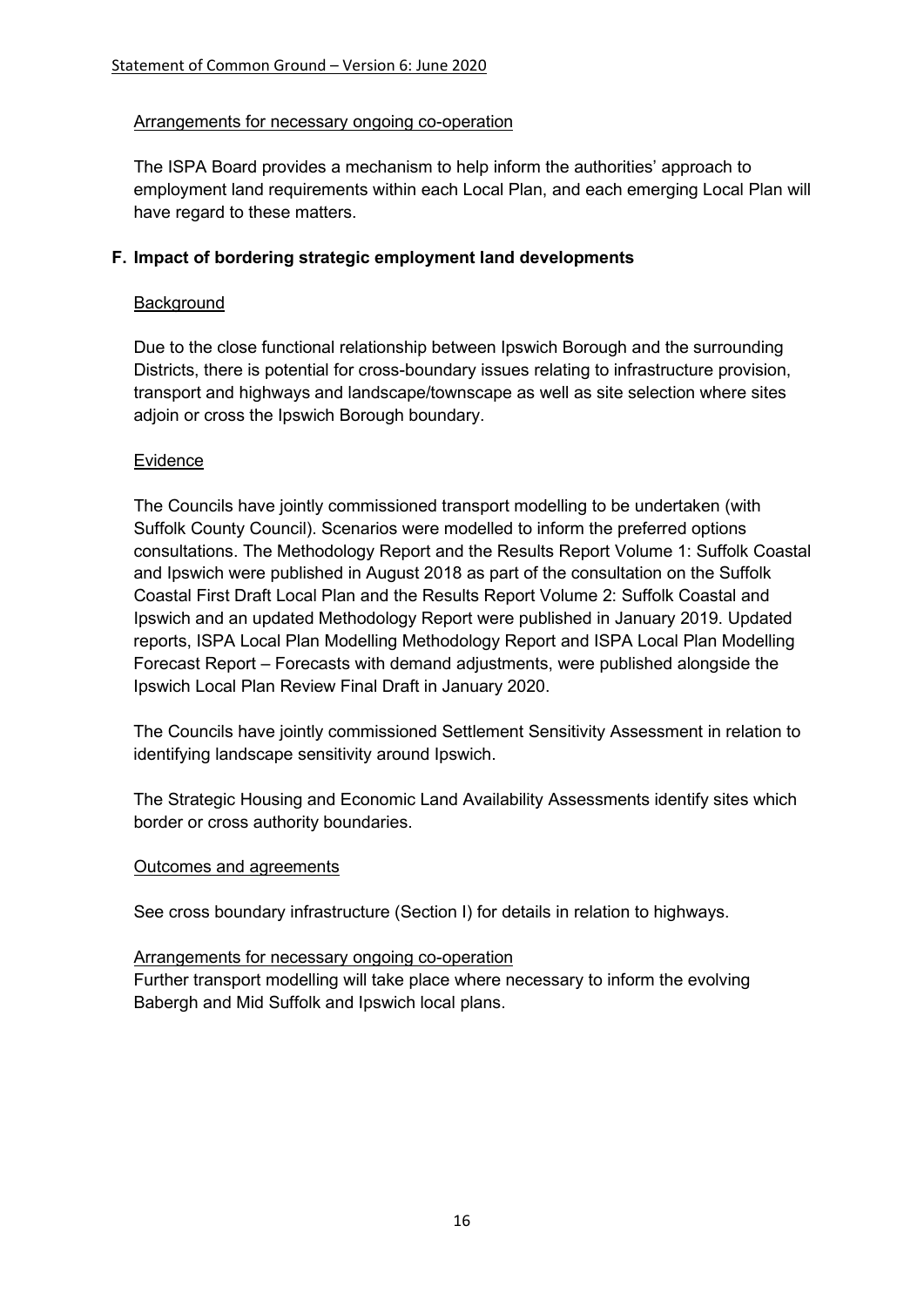### **Retail, leisure and other commercial**

### **G. Enhancement and regeneration of retail centres**

### Background

The National Planning Policy Framework requires local planning authorities to define a network and hierarchy of centres that is resilient to anticipated future economic changes. As the county town, Ipswich acts as a focus for much of the retail and commercial leisure across the four authorities, which is taken account of in the baseline for each of the retail studies identified below.

#### Evidence

- Babergh and Mid Suffolk Town Centres and Retail Study (September 2015)
- Ipswich Borough and Suffolk Coastal District Retail and Commercial Leisure Study (October 2017). A further update has also been undertaken in relation to Ipswich Borough reflecting the circumstances of the town (August 2019).

#### Process of reaching outcomes and agreements

The ISPA Board provides a mechanism to inform the authorities' approach to retail within each Local Plan, where necessary.

#### Outcomes and agreements

G1) Local plans to recognise the regional role of Ipswich town centre, alongside other towns and centres in the Functional Economic Area, as a focus for retail and commercial leisure activity, in accordance with the NPPF.

G2) Policy SCLP4.8 in the Suffolk Coastal Final Draft Local Plan requires proposals for retail uses outside of town centres to demonstrate no significant adverse impact on Ipswich town centre.

# Arrangements for necessary ongoing co-operation

Through the ISPA Board.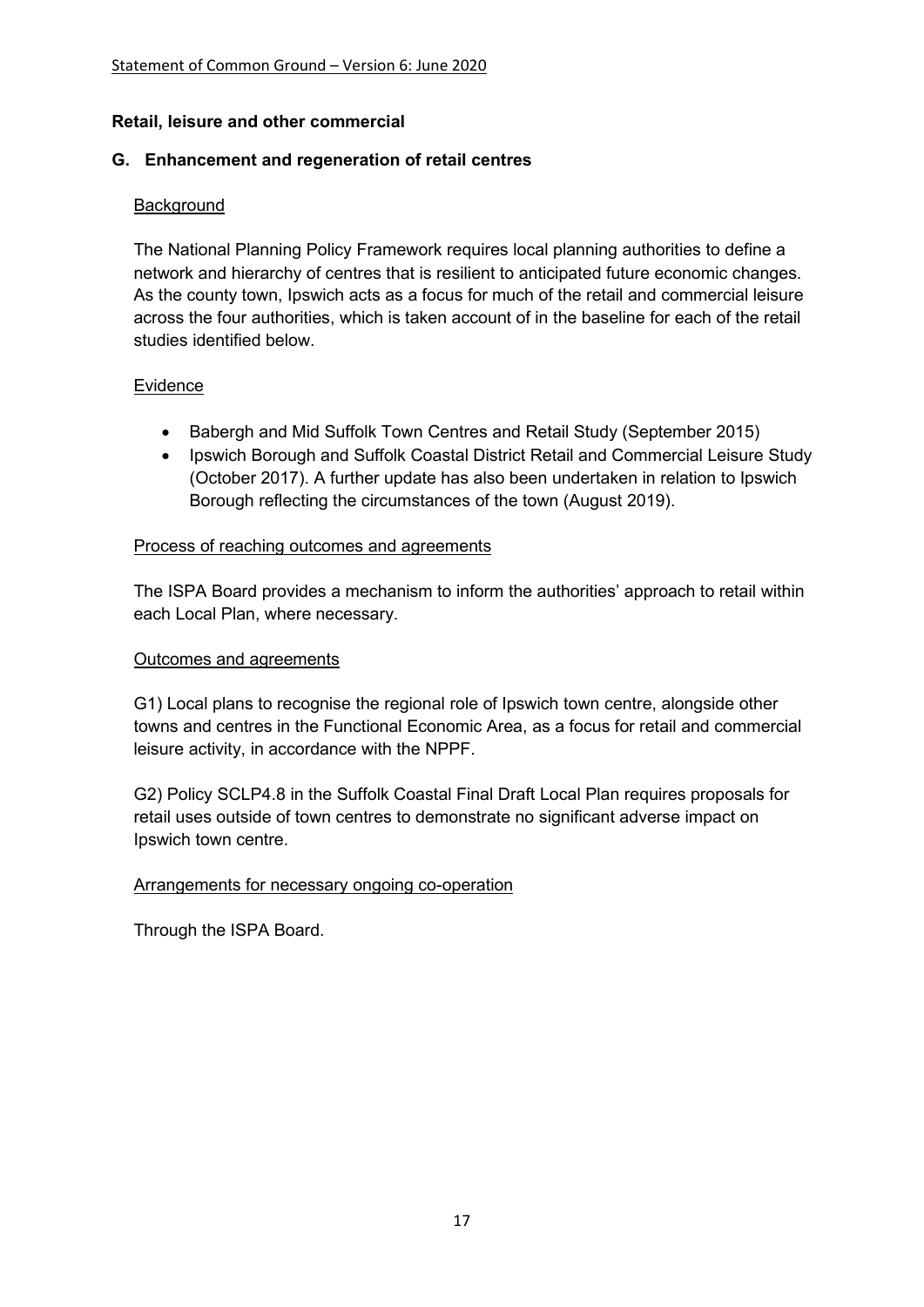### **Infrastructure provision**

### **Provision and enhancement of strategic infrastructure improvements**

### **H. Strategic Infrastructure priorities**

### **1. Transport Infrastructure**

#### **Background**

Integrated transport solutions are expected to be needed to enable growth and regeneration in the long term. A strategic outline business case was made for a northern route around Ipswich but, following consultation, there was not support across every authority for this solution.

Interventions are needed to improve connectivity between the A14 and A12, enabling the delivery of growth and improving journey times, in turn reducing pressure on the A14 and improving network resilience, especially near the Orwell Bridge and Copdock interchange. These A12 and A14 improvements will need to be complemented by a broader range of interventions. Identifying and delivering a robust solution presents a significant challenge.

The solutions will include bus network improvements focused on the built-up area of Ipswich and increased capacity of the local rail offering for both passenger and freight traffic. In the absence of progressing a northern route for the town, new approaches to growth and public and business travel will be necessary including redefining car parking arrangements in parts of the town. Infrastructure projects will be considered in the context of each local authority's response to the climate emergency.

Sustainable transport measures planned for Ipswich include the establishment of a Quality Bus Partnership, the agreement for which has been drafted and is nearing signature by those parties involved - Suffolk County Council, Ipswich Borough Council and bus operators.

The successful regeneration of the Island site at Ipswich Waterfront will require an additional crossing of the River Orwell. Whilst the delivery of a single span main bridge, which would have provided additional highway capacity, cannot now proceed, the County Council will contribute a maximum of £10.8m to help to deliver crossings to serve the Waterfront and deliver on Ipswich Local Plan regeneration objectives.

#### Evidence

An Ipswich Northern Route Study was published in January 2017, which assessed three indicative broad routes for a potential Ipswich Northern Route.

#### Outcomes and agreements

H1) Evidence informing the current adopted plans did not identify the need for a northern route.

H2) Evidence produced to inform the emerging Local Plans does not identify the need for a northern route to support the growth proposed.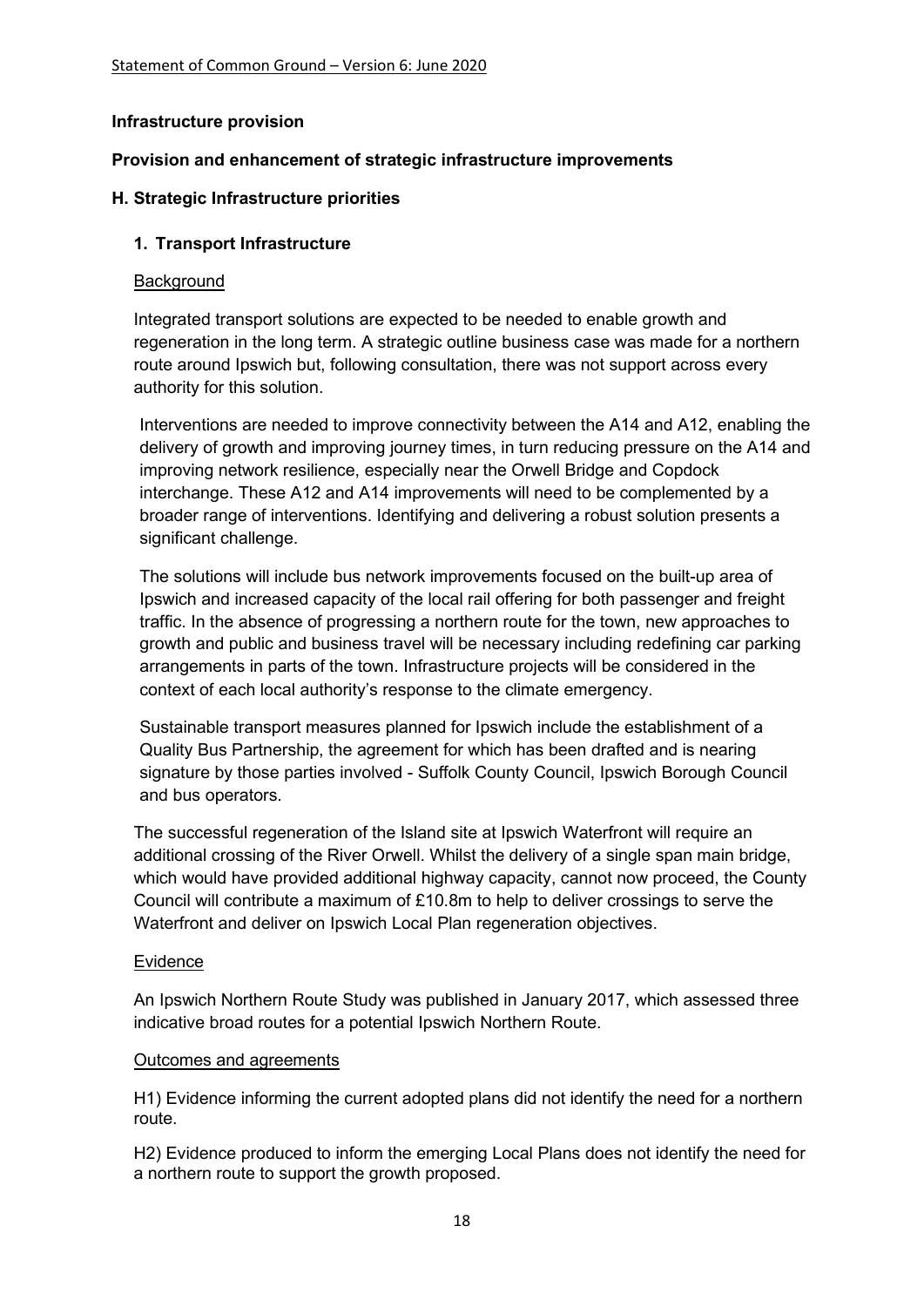H3) Following consultation on options for a northern route in summer 2019, there was not support for the project across every authority. Suffolk County Council Cabinet decided, in January 2020, not to develop the scheme beyond outline business case.

### Arrangements for necessary ongoing co-operation

Through the ISPA Board and through future reviews of Local Plans.

A Task Force is being established, which will include representatives from the ISPA authorities, to build on the transport mitigation strategy workstream that is required as part of the duty to cooperate in strategic planning. Authorities agree to support the work of the Task Force and its linkage to the ISPA Board's role in agreeing approaches to implementing the mitigation strategy.

# **2. Strategic infrastructure priorities**

#### **Background**

The National Planning Policy Framework recognises the provision of infrastructure and to maximise sustainable transport solutions as integral to planning for new development. Public bodies across Suffolk recognise the benefits of collectively identifying and supporting strategic infrastructure priorities in order that focus can be placed upon securing these.

#### Evidence

Through Infrastructure Delivery Plans and Suffolk Growth Programme Board

#### Process of reaching outcomes and agreements

Through ISPA Board and Suffolk Growth Programme Board

#### Outcomes and agreements

H6) Strategic policies in Local Plans will reflect and support delivery of infrastructure priorities as deemed necessary and appropriate to the respective local plans. The infrastructure priorities within the ISPA are identified as:

- a) A12 improvements;
- b) A14 improvements;
- c) Sustainable transport measures in Ipswich;
- d) Improved cycle and walking routes;
- e) Increased capacity on railway lines for freight and passenger traffic;
- f) Appropriate education provision to meet needs resulting from growth;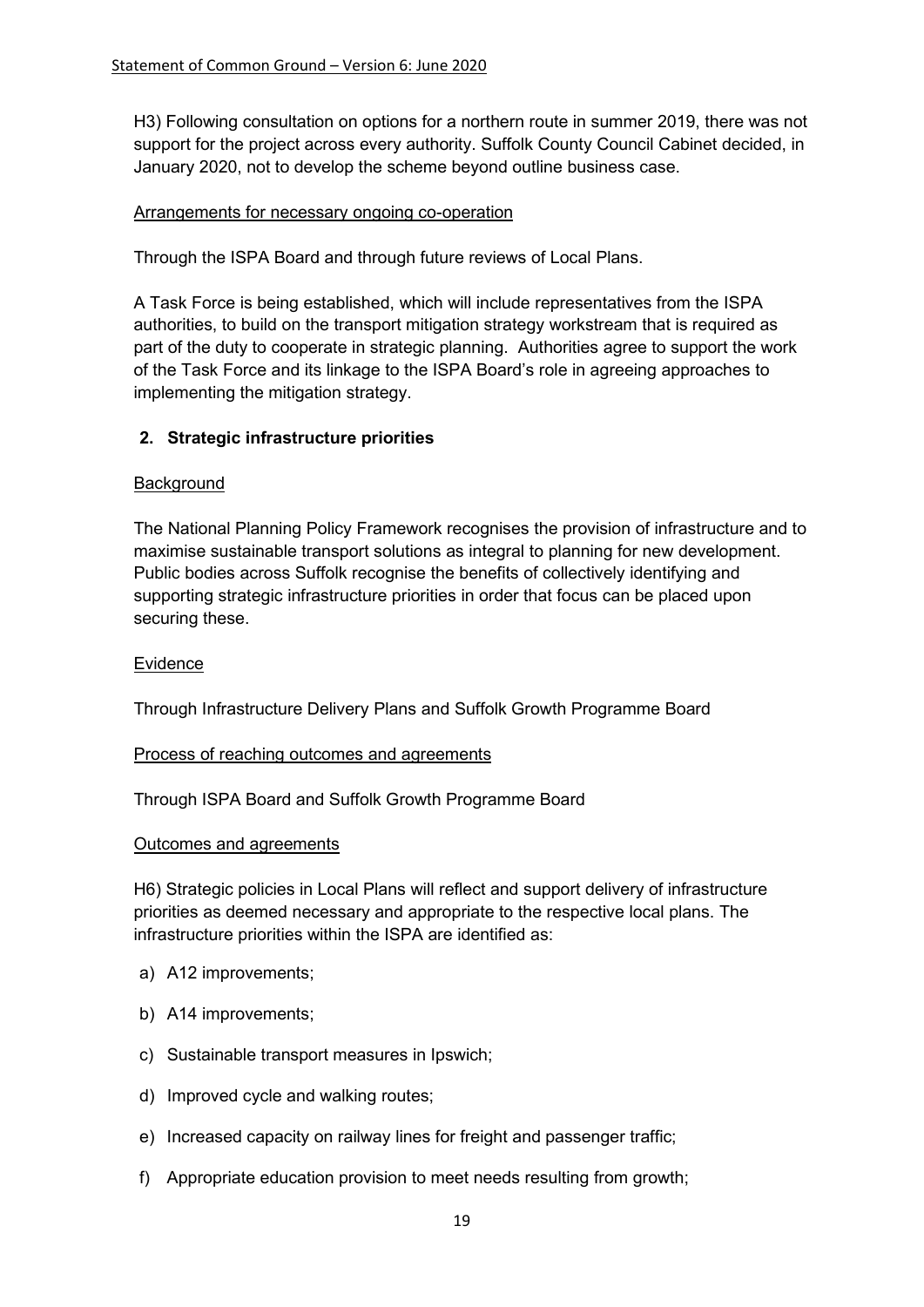- g) Appropriate health provision to meet needs resulting from growth;
- h) Appropriate police, community safety and cohesion provision to meet needs resulting from growth;
- i) Provision of green infrastructure and Suitable Alternative Natural Greenspace;
- j) Improvements to waste management, water supply, foul sewerage and sewage treatment capacity; and
- k) Provision of appropriate digital telecommunications to provide mobile, broadband and radio signal for residents and businesses.

H7) Other infrastructure requirements related to growth planned in local plans is to be identified within the relevant local plans and Infrastructure Delivery Plans. Where necessary, Infrastructure Delivery Plans are to be aligned. Note that the list above does not represent any priority order.

### Arrangements for necessary ongoing co-operation

The Ipswich Strategic Planning Area Board to provide a mechanism for co-operation in relation to requirements for infrastructure arising from development planned in local plans, as plans progress and are implemented. Local authorities will have regard to informed discussion at the ISPA Board.

The ISPA Board Terms of Reference identify the link between the ISPA Board and the Suffolk Growth Portfolio Holders.

# **I. Identification of cumulative / cross border infrastructure requirements resulting from planned growth, and mitigation measures**

# **Background**

The NPPF recognises the provision of infrastructure and the maximisation of sustainable transport solutions as integral to planning for new development. Due to the close functional relationship between Ipswich and the surrounding Districts there is potential for cross-border or shared infrastructure requirements, including modal shift from private car trips to sustainable transport modes, resulting from planned growth in emerging local plans.

Transport modelling in January 2019 identified significant adverse cumulative impacts affecting local and strategic transport networks in and around Ipswich. The NPPF requires Local Plans to include appropriate opportunities for mitigating adverse effects and to maximise sustainable transport solutions. Promoting modal shift from journeys related to new developments and existing communities is necessary to mitigate the adverse traffic impacts. Modelling modal shift has been undertaken through assumptions rather than targets. The modal shift measures are anticipated to also have a positive effect on mitigating impacts on air quality within Ipswich.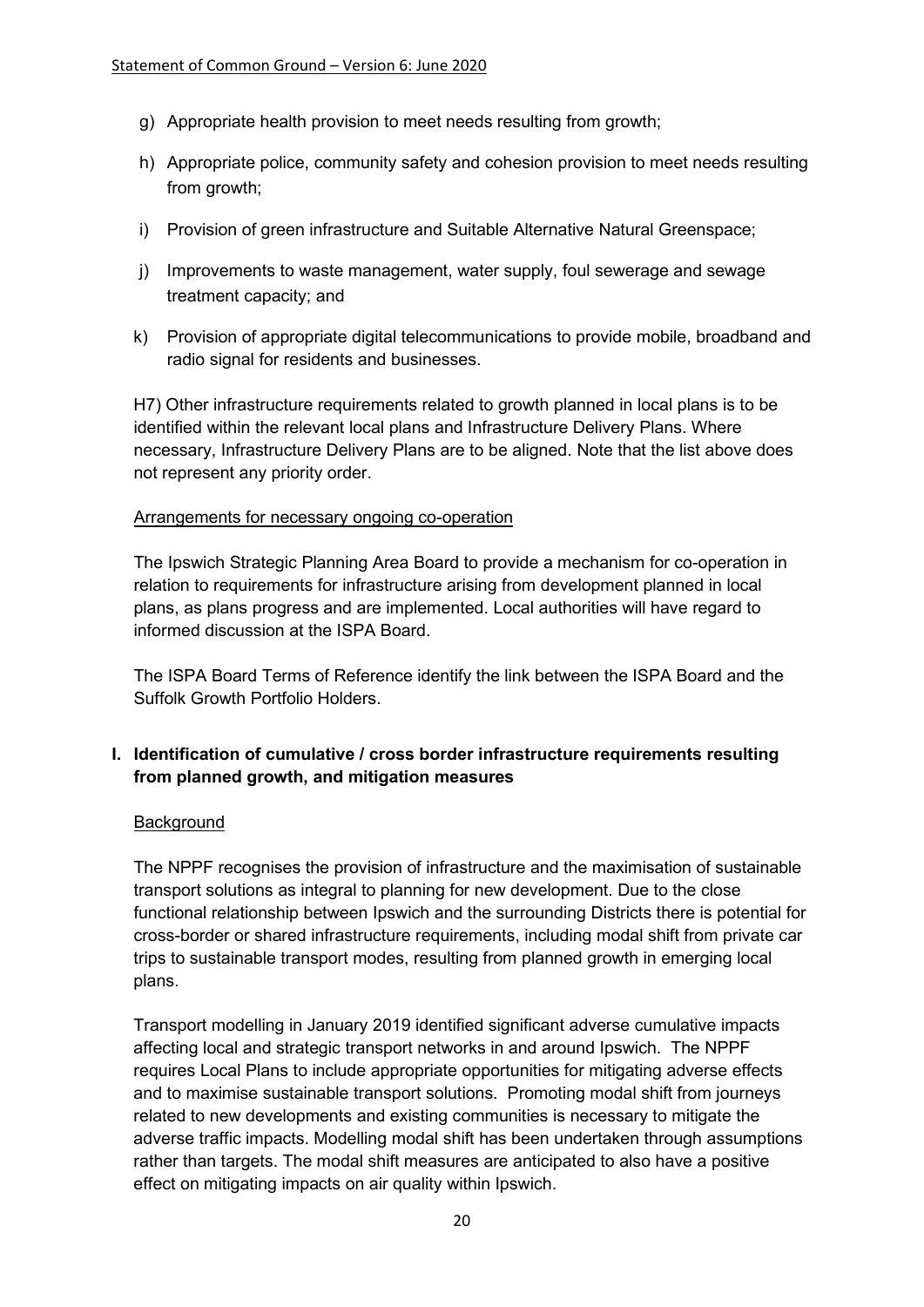# Evidence

Transport modelling and mitigation:

The Methodology Report and the Results Report Volume 1: Suffolk Coastal and Ipswich were published in August 2018 as part of the consultation on the Suffolk Coastal First Draft Local Plan;

Forecasting Report Volume 2: Suffolk Coastal and Ipswich and an updated Methodology Report were published in January 2019, and

Forecasting Report: Demand Adjustments (for modal shift) and an updated Methodology Report were published in August 2019, along with a Strategic Road Network Technical Note.

Suffolk County Council have developed a Transport Mitigation Strategy (August 2019) which identifies measures to mitigate impacts of growth on the transport network. ISPA Local Plan Modelling Methodology Report (January 2020) and the ISPA Local Plan Modelling Forecast Report – Forecasts with demand adjustments (January 2020) were published alongside the Ipswich Final Draft Local Plan.

Evidence provided by Suffolk County Council in relation to education and early years capacities and constraints, and requirements for libraries and waste infrastructure.

Evidence provided through engagement with the NHS and Clinical Commissioning Groups in relation to the need for health infrastructure.

Evidence provided through Water Cycle Studies and engagement with Anglian Water and Essex and Suffolk Water.

# Process of reaching outcomes and agreements

Shared framework<sup>[8](#page-20-0)</sup> developed, as part of the preparation of infrastructure delivery plans, between the local planning authorities and Suffolk County Council for identifying potential education constraints and requirements.

Shared framework (as above) developed, as part of the preparation of infrastructure delivery plans, between the local planning authorities and Suffolk County Council for identifying potential highways constraints and requirements, and measures to promote modal shift

Ongoing engagement between the local planning authorities and Suffolk County Council in the production of local plans.

# Outcomes and agreements

I1) Infrastructure requirements related to growth planned in local plans are to be identified within the relevant local plans and Infrastructure Delivery Plans. Where necessary, Infrastructure Delivery Plans are to be aligned.

<span id="page-20-0"></span><sup>8</sup> In the form of an agreed template of questions and criteria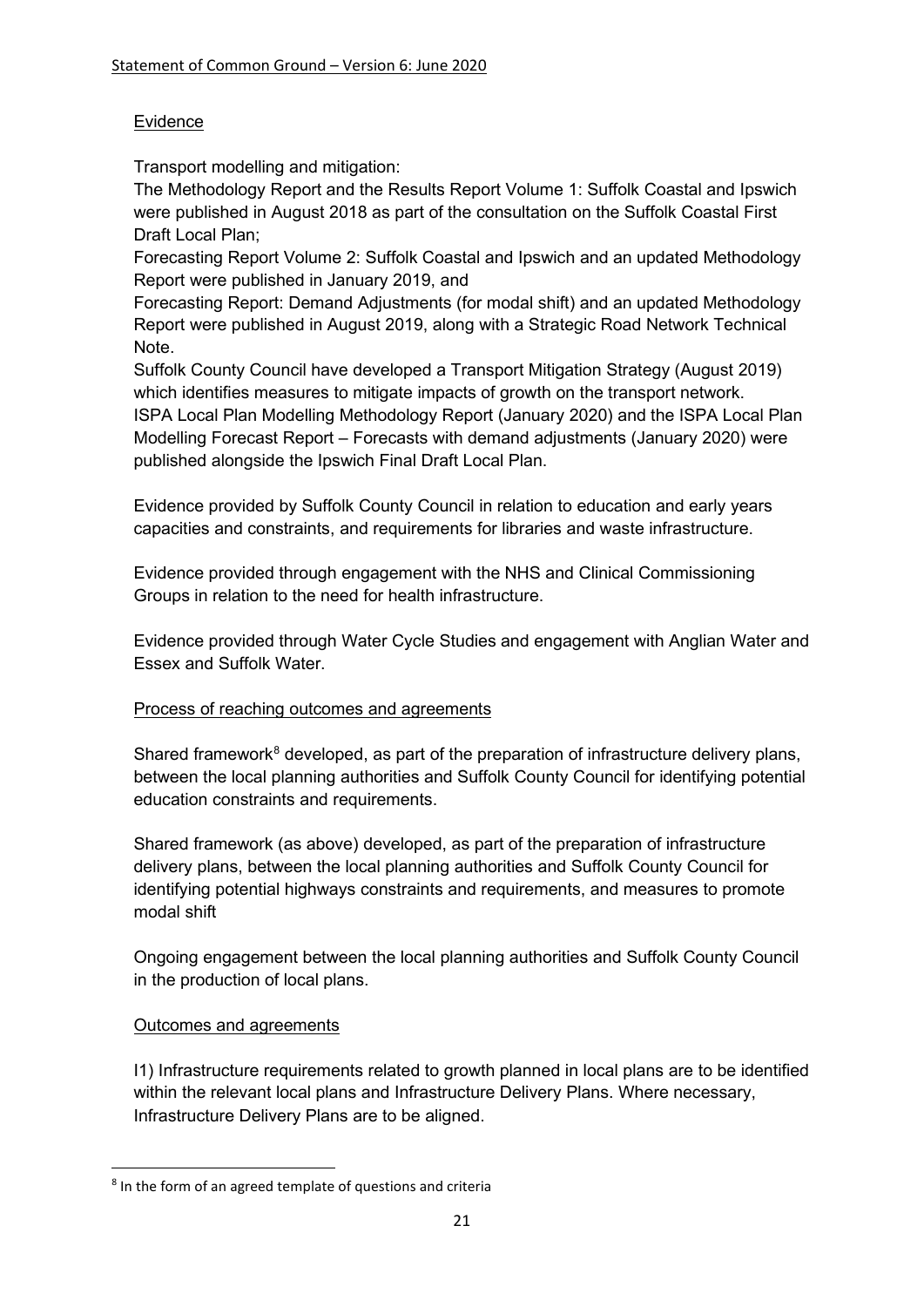I2) The authorities are committed to the production of a transport mitigation and funding strategy, to identify funding and delivery mechanisms to implement the Transport Mitigation Strategy developed by Suffolk County Council. Progress to date on implementation and funding has included setting up the Quality Bus Partnership, assessing funding mechanisms and developing a Smarter Choices plan. Progress will be included in future updates to this Statement.

Specific cross-boundary issues, outcomes and agreements are reported in the Annex to the Statement of Common Ground.

# Arrangements for necessary ongoing co-operation

The Ipswich Strategic Planning Area Board to provide a mechanism for co-operation in relation to the requirements for and delivery of infrastructure and modal shift arising from development in local plans, as plans progress.

The ISPA Board Terms of Reference identify the link between the ISPA Board and the Suffolk Growth Portfolio Holders.

### **Environmental protection**

### **Conservation and enhancement of the natural and historic environment**

The Councils' individual Local Plans will contain policies relating to conserving and enhancing the natural and historic environment at the District level, including nationally designated sites. The specific cross-boundary matters identified below relates to mitigation of potential impacts upon internationally protected sites related to increased recreation pressure.

# **J. Mitigation of potential impacts upon internationally protected sites**

# **Background**

The Habitats Directive<sup>[9](#page-21-0)</sup> requires that plans and projects must not adversely affect the integrity of Special Protection Areas (SPAs) and Special Areas of Conservation (SACs) (other than in exceptional circumstances where there are imperative reasons of overriding public interest).

Previous assessments undertaken in relation to the Habitats Directive / Regulations have identified the potential for impacts upon SPAs and SACs in relation to recreational disturbance resulting from development, and require mitigation to be secured to minimise the potential for adverse effects on the sites. Green infrastructure and Suitable Alternative Natural Greenspaces are identified within the strategic infrastructure priorities in section H of this statement.

<span id="page-21-0"></span><sup>9</sup> Directive 92/43/EEC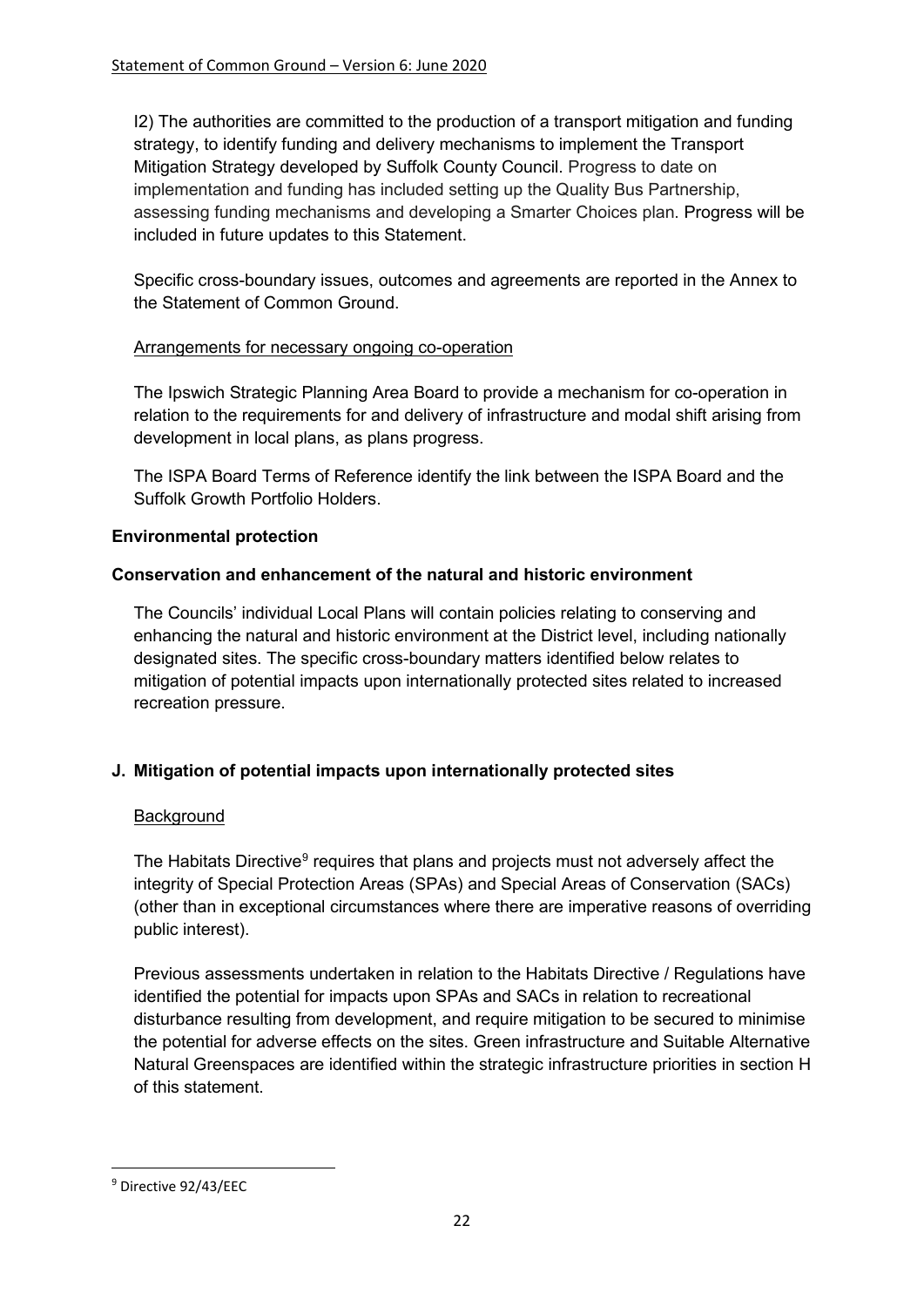# **Evidence**

Assessment under the Habitats Regulations is undertaken during production of the local plans.

Babergh District Council, Ipswich Borough Council, Mid Suffolk District Council and East Suffolk Council have produced a Recreational Disturbance Avoidance and Mitigation Strategy (RAMS) to provide a mechanism to secure mitigation.

### Process of reaching outcomes and agreements

Assessment is undertaken at relevant stages in the production of emerging local plans to identify whether the plans are likely to adversely affect the integrity of Special Protection Areas and Special Areas of Conservation.

Natural England is a 'prescribed body'<sup>[10](#page-22-0)</sup> for the purposes of the Duty to Co-operate. Consultation will take place with Natural England on assessments produced under the Habitats Directive.

# Outcomes and agreements

J1) The Habitats Regulations Assessment for the Suffolk Coastal Local Plan at Final Draft Plan stage (December 2018) considers that there is significant potential for RAMS to be expanded to relate to growth in the Local Plan<sup>[11](#page-22-1)</sup>. The Habitats Regulations Assessment for the Ipswich Local Plan Review Final Draft (January 2020) also considers that the RAMS has significant potential for expansion into the longer term. The strategy includes a comprehensive monitoring and review programme that allows for new growth in emerging local plans to be incorporated into the avoidance and mitigation measures programme<sup>12</sup>.

J2) The Councils via an Executive Group will ensure that the RAMS is delivered. Further guidance on mechanisms for funding the delivery of the strategy may be set out in Supplementary Planning Documents or via other mechanisms.

# Arrangements for necessary ongoing co-operation

Continuation of joint approach to mitigation through the production of the RAMS and production of Supplementary Planning Document.

Ongoing liaison with Natural England through the production of Local Plans and RAMS.

<span id="page-22-0"></span><sup>&</sup>lt;sup>10</sup> As defined in the Town and Country Planning (Local Planning) (England) Regulations 2012

<span id="page-22-2"></span><span id="page-22-1"></span><sup>&</sup>lt;sup>11</sup> Paragraph 5.23 of Habitats Regulations Assessment for the Suffolk Coastal Local Plan (December 2018) <sup>12</sup> Paragraph 5.20 of the Habitats Regulations Assessment for the Ipswich Local Plan Review Final Draft (January 2020)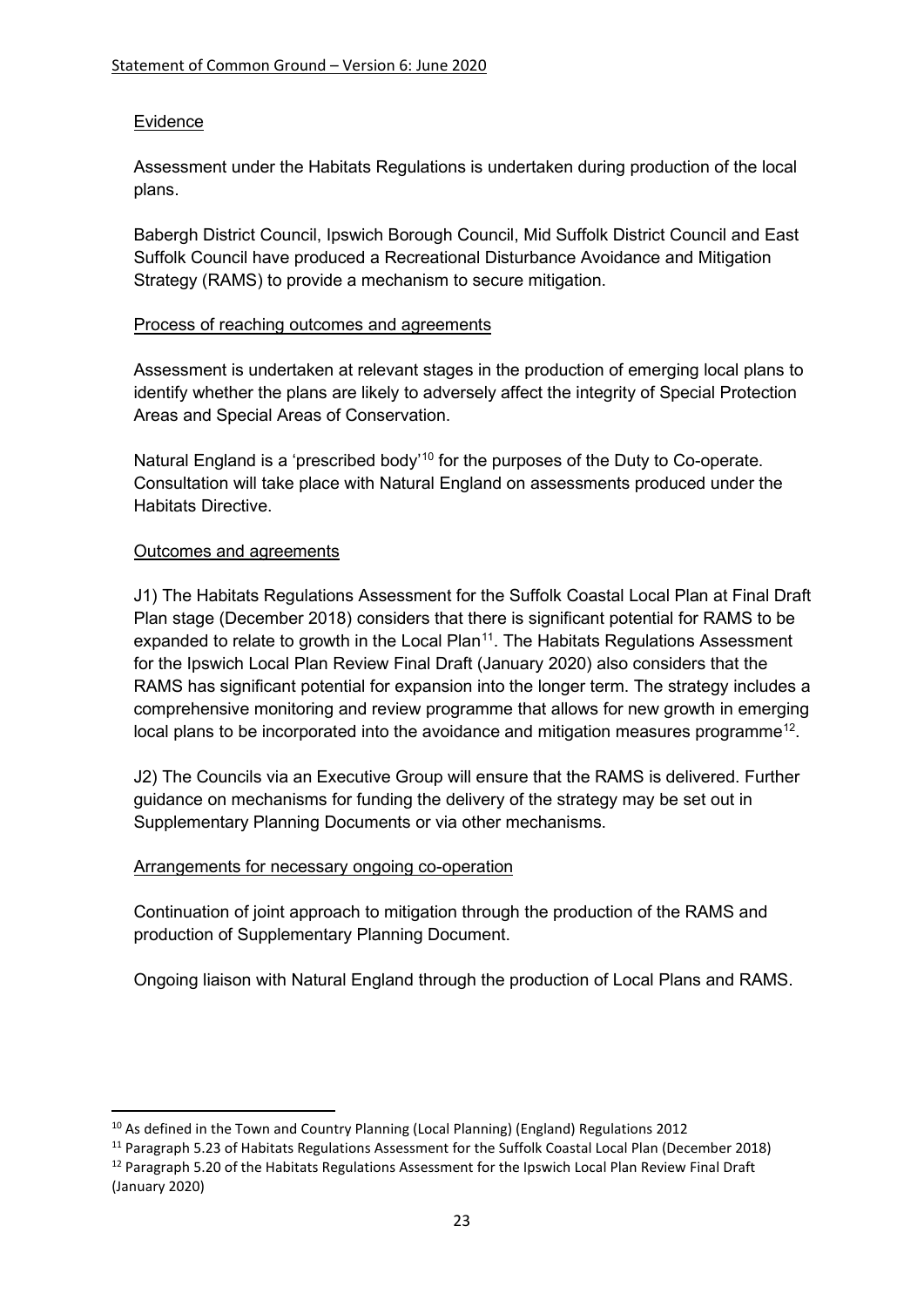Natural England are signatory to Section J of the Statement of Common Ground:

Signatory:

Name: John Jackson

Position: Lead Adviser, Planning & Conservation

Date: 05/06/2020

# **6. Process for reviewing the Statement of Common Ground**

The Statement of Common Ground will be reviewed at key stages during the production of the local plans and will be updated / amended as necessary. It will be refined to add further clarity to the specific approach, priorities and projects listed herein, as appropriate and on an ongoing basis. The triggers for updating the Statement of Common Ground could include (but are not limited to):

- An authority or authorities reaching a key stage in the production of their plan(s);
- Changes to the housing number resulting from the publication of new household projections or affordability ratios;
- If a local authority resolves that it has unmet housing need within its area;
- Consultation feedback;
- The production of new assessments or evidence;
- Changes to national policy.

It is acknowledged that there may be instances where the ISPA authorities are unable to agree on outcomes. In such instances this will be documented within future versions of the Statement of Common Ground. This reflects guidance contained in the Planning Practice Guidance.

It is proposed that the Statement of Common Ground will be updated and published at various times when authorities reach milestones in the preparation of Local Plans and/or key pieces of evidence emerge. The Statement of Common Ground has been published at the stages outlined below:

- Version 1: A Working Draft Statement of Common Ground was published as part of the consultation on the Suffolk Coastal First Draft Local Plan in July 2018.
- Version 2: A revised Working Draft Statement of Common Ground was published alongside the report to Ipswich Borough Council Executive in November 2018 (report reference E/18/32) and as part of the consultation on the Ipswich Local Plan Preferred Options (January – March 2019).
- Version 3: Statement of Common Ground (December 2018) published alongside the Suffolk Coastal Final Draft Local Plan (January 2019).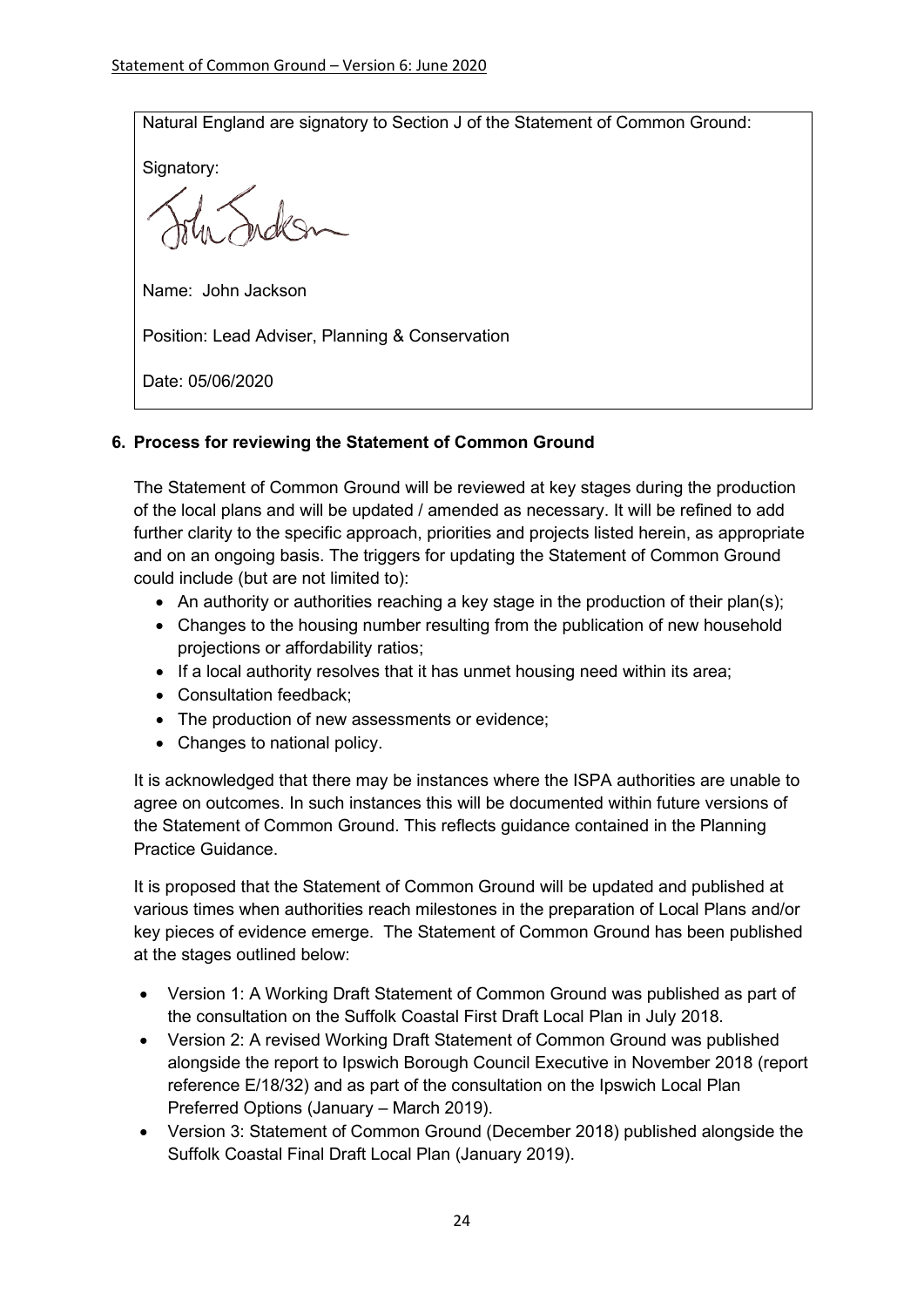- Version 4: Updating and signing of version 3 submitted alongside the Suffolk Coastal Final Draft Local Plan in March 2019.
- Version 5: Updating and signing of Version 4 published alongside consultation on the Ipswich Local Plan Review Final Draft in January 2020.
- Version 6: Updating and signing of Version 5 to be submitted alongside the Ipswich Final Draft Local Plan

# **Signatories**

The signatories to the Ipswich Strategic Planning Area Statement of Common Ground are set out below:

(Note: It is intended that the Statement of Common Ground will be signed prior to the Submission of each Local Plan for Examination under Regulation 22 of the Town and Country Planning (Local Planning) (England) Regulations 2012, as amended).

| Signed on behalf of Babergh District Council:                      | Date:    |
|--------------------------------------------------------------------|----------|
|                                                                    | 04/06/20 |
| <b>Tom Barker</b>                                                  |          |
| Assistant Director - Planning and Communities                      |          |
| with delegated authority on behalf of Babergh District Council     |          |
| Signed on behalf of Ipswich Borough Council:                       | Date:    |
|                                                                    | 05/06/20 |
| Martyn Fulcher                                                     |          |
| <b>Head of Development</b>                                         |          |
| with delegated authority from Executive                            |          |
| Signed on behalf of Mid Suffolk District Council:                  | Date:    |
|                                                                    | 04/06/20 |
| <b>Tom Barker</b>                                                  |          |
| Assistant Director - Planning and Communities                      |          |
| with delegated authority on behalf of Mid Suffolk District Council |          |
| Signed on behalf of East Suffolk Council:                          | Date:    |
|                                                                    | 04/06/20 |
| <b>Councillor David Ritchie</b>                                    |          |
| Cabinet Member for Planning and Coastal Management                 |          |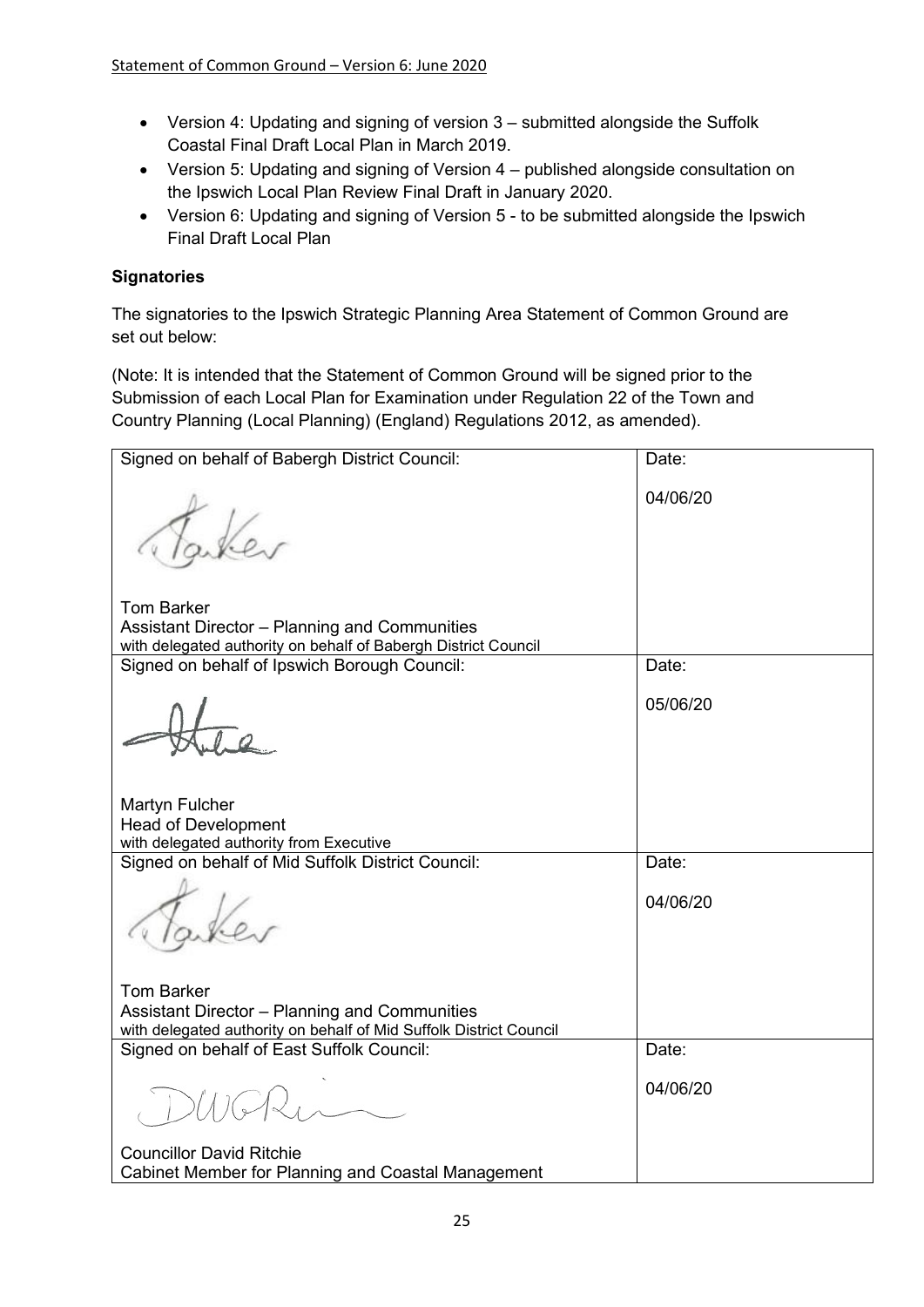| Signed on behalf of Suffolk County Council:                                                                                | Date:    |
|----------------------------------------------------------------------------------------------------------------------------|----------|
|                                                                                                                            | 04/06/20 |
| James Cutting<br>Head of Planning<br>with delegated authority from Cabinet and Assistant Director Strategic<br>Development |          |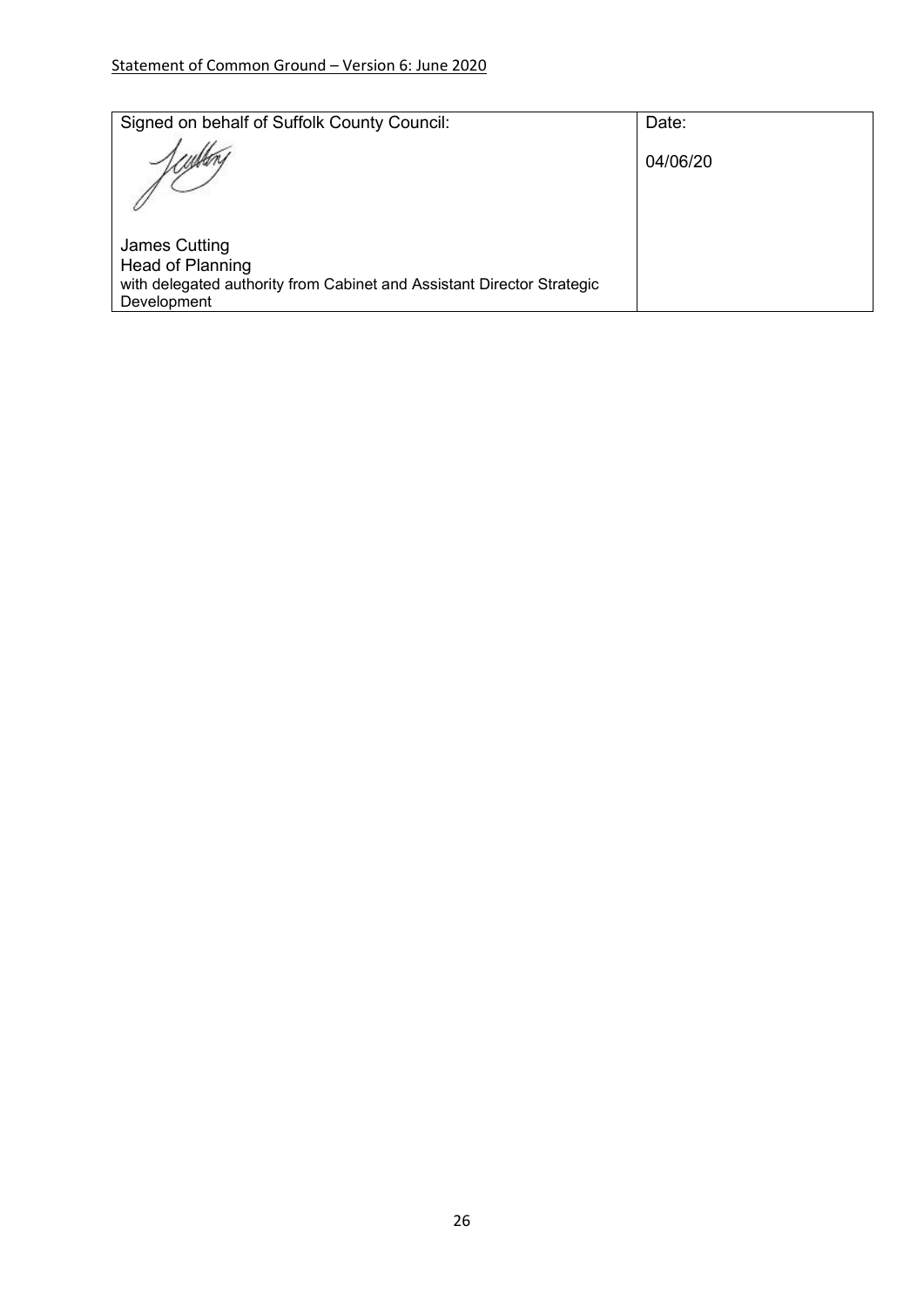#### **Ipswich Strategic Planning Area**

#### **Statement of Common Ground**

#### **Section I Annex – Cross Boundary Infrastructure Requirements**

The information set out in this table, relates to Section I of the Ipswich Strategic Planning Area Statement of Common Ground. It sets out the cross boundary infrastructure requirements identified to support the delivery of Local Plans being prepared for each of the local planning authorities (Ipswich, Babergh, Mid Suffolk and Suffolk Coastal).

The table will be updated as Local Plans are prepared.

This version accompanies the Statement of Common Ground Version 6 – June 2020 and relates to cross boundary infrastructure requirements identified in relation to:

- Suffolk Coastal Final Draft Local Plan (January 2019)
- Ipswich Core Strategy Review Ipswich Final Draft Local Plan (January 2020)
- Emerging Babergh and Mid Suffolk Joint Local Plan

| <b>Infrastructure</b>    | <b>Relevant authorities</b> | <b>Evidence</b>                    | <b>Relevant policies in</b>        | <b>Outcomes</b>                          |
|--------------------------|-----------------------------|------------------------------------|------------------------------------|------------------------------------------|
| requirement / issue      |                             |                                    | plans                              |                                          |
| <b>Transport</b>         |                             |                                    |                                    |                                          |
| Improvements at A14      | Babergh District Council,   | <b>Transport Modelling for</b>     | <b>Suffolk Coastal Final Draft</b> | Specific contributions will be           |
| junctions $53 - 58$ to   | Ipswich Borough Council,    | Babergh, Ipswich, Mid              | Local Plan Policies                | sought from individual                   |
| address capacity issues. | <b>Mid Suffolk District</b> | <b>Suffolk and Suffolk Coastal</b> | SCLP2.2 Strategic                  | developments which would have            |
|                          | Council, Suffolk Coastal    | Local Plans: Forecasting           | Infrastructure Priorities,         | a significant impact on the              |
|                          | District Council, Suffolk   | Report; Volume 1; Suffolk          | SCLP3.5 Infrastructure             | junctions.                               |
|                          | County Council, Highways    | Coastal and Ipswich                | Provision, SCLP7.1                 |                                          |
|                          | England                     | (August 2018)                      | Sustainable Transport and          | <b>Suffolk Coastal Final Draft Local</b> |
|                          |                             |                                    | SCLP12.20 Land at                  | Plan Policy SCLP12.20 Land at            |
|                          |                             | <b>Forecasting Report Volume</b>   | Felixstowe Road.                   | Felixstowe Road requires                 |
|                          |                             | 2: Suffolk Coastal and             |                                    | opportunities to enhance the             |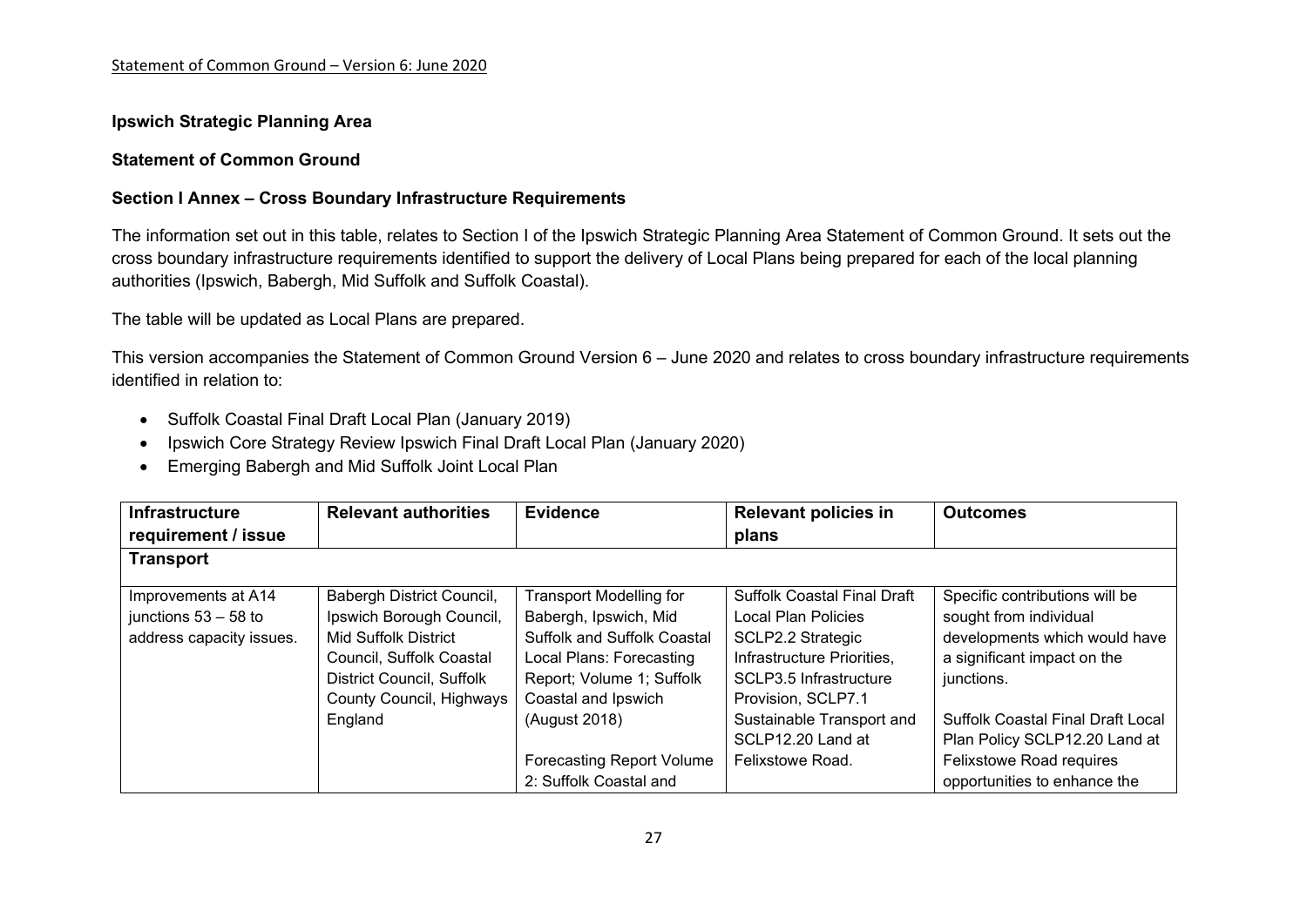| <b>Infrastructure</b>                    | <b>Relevant authorities</b>                                                                                                                                     | <b>Evidence</b>                                                                                                                                                                                                                                                                                                                                                                                                                 | <b>Relevant policies in</b>                                                                                                                                                                                                                                                                                                                                                   | <b>Outcomes</b>                                                                                                                                                                                                                                                                                                                                                                                                                                                                            |
|------------------------------------------|-----------------------------------------------------------------------------------------------------------------------------------------------------------------|---------------------------------------------------------------------------------------------------------------------------------------------------------------------------------------------------------------------------------------------------------------------------------------------------------------------------------------------------------------------------------------------------------------------------------|-------------------------------------------------------------------------------------------------------------------------------------------------------------------------------------------------------------------------------------------------------------------------------------------------------------------------------------------------------------------------------|--------------------------------------------------------------------------------------------------------------------------------------------------------------------------------------------------------------------------------------------------------------------------------------------------------------------------------------------------------------------------------------------------------------------------------------------------------------------------------------------|
| requirement / issue                      |                                                                                                                                                                 |                                                                                                                                                                                                                                                                                                                                                                                                                                 | plans                                                                                                                                                                                                                                                                                                                                                                         |                                                                                                                                                                                                                                                                                                                                                                                                                                                                                            |
|                                          |                                                                                                                                                                 | Ipswich and an updated<br>Methodology Report were<br>published in January 2019.<br>Forecasting Report-<br>Forecasts with Demand<br>Adjustment and an updated<br>Methodology Report were<br>published in January 2020,<br>alongside consultation on<br>the Ipswich Local Plan<br><b>Review Final Draft.</b>                                                                                                                      | Ipswich Borough Council<br><b>Final Draft Local Plan</b><br>January 2020 policy ISPA2<br>Strategic Infrastructure<br>Priorities and CS20 Key<br><b>Transport Proposals.</b>                                                                                                                                                                                                   | Seven Hills junction (J58) to be<br>explored.<br>Policy CS20 in Ipswich Local<br><b>Plan Review Final Draft</b><br>supports measures to mitigate<br>transport impacts.                                                                                                                                                                                                                                                                                                                     |
| Improvements to<br>sustainable transport | Babergh District Council,<br>Ipswich Borough Council,<br>Mid Suffolk District<br>Council, Suffolk Coastal<br>District Council, Suffolk<br><b>County Council</b> | <b>Transport Modelling for</b><br>Babergh, Ipswich, Mid<br>Suffolk and Suffolk Coastal<br><b>Local Plans: Forecasting</b><br>Report; Volume 1; Suffolk<br>Coastal and Ipswich<br>(August 2018)<br><b>Suffolk Coastal Final Draft</b><br>Local Plan Sustainability<br>Appraisal<br><b>Forecasting Report Volume</b><br>2: Suffolk Coastal and<br>Ipswich and an updated<br>Methodology Report were<br>published in January 2019. | <b>Suffolk Coastal Final Draft</b><br><b>Local Plan Policies</b><br>SCLP2.2 Strategic<br>Infrastructure Priorities,<br>SCLP3.5 Infrastructure<br>Provision and SCLP7.1<br>Sustainable Transport.<br>Ipswich Borough Council<br>Final Draft Local Plan<br>(January 2020) policy<br><b>ISPA2 Strategic</b><br>Infrastructure Priorities and<br>CS20 Key Transport<br>Proposals. | <b>Suffolk Coastal Final Draft Local</b><br>Plan Policy SCLP12.24 Land at<br>Humber Doucy Lane, as part of<br>a cross-boundary location for<br>development with Ipswich<br>Borough (policy ISPA4 in<br>Ipswich Final Draft Local Plan),<br>includes a requirement for a<br>robust package of measures to<br>promote sustainable transport.<br>Policies SCLP12.24 and ISPA4<br>require development of the land<br>to contribute towards the<br>establishment of the Ipswich<br>'green rim'. |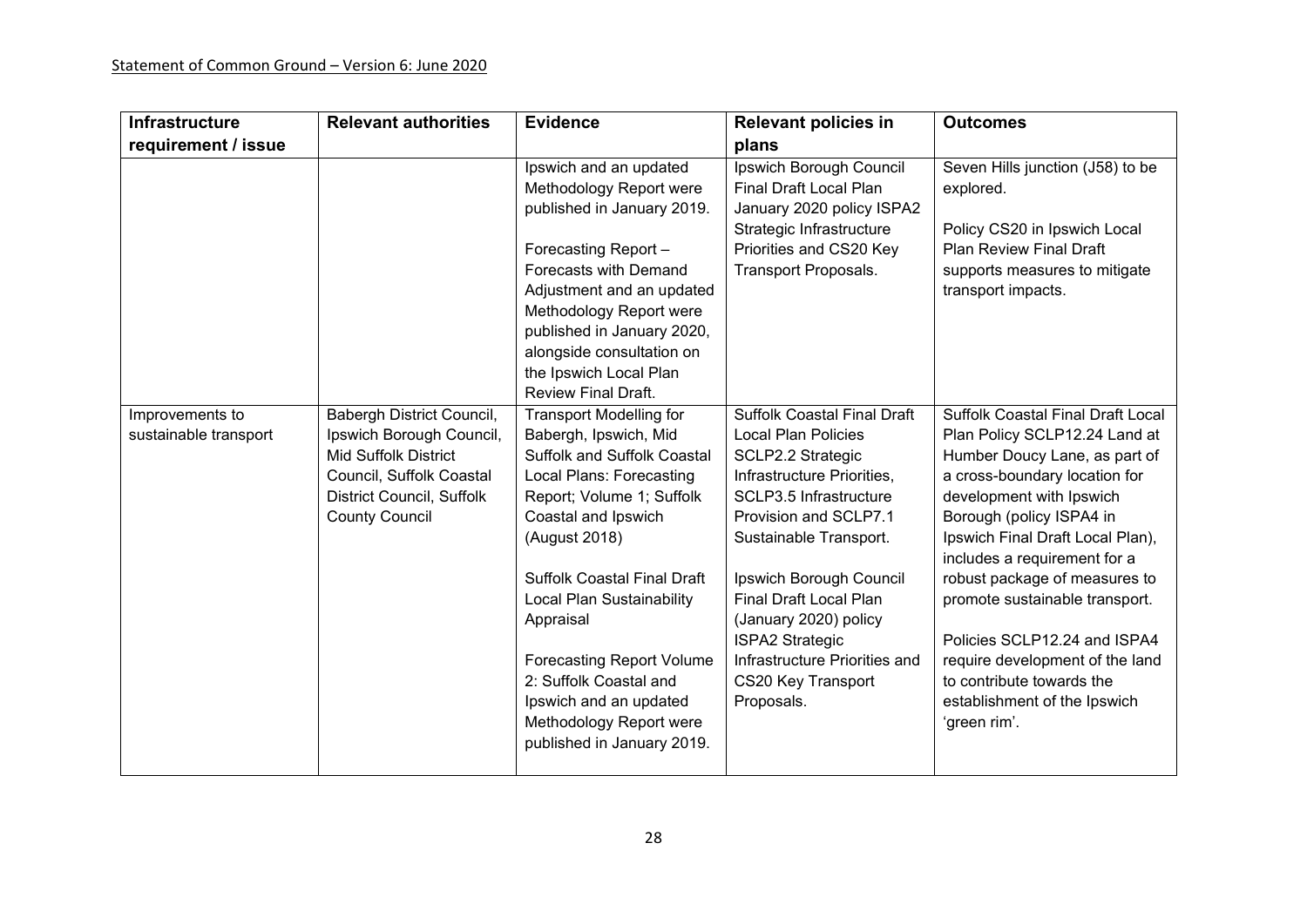| <b>Infrastructure</b>                                                                                                                                                                                                                                                                      | <b>Relevant authorities</b>                | <b>Evidence</b>                                                                                                                                                                                                                                                                         | <b>Relevant policies in</b>                                                                                                                             | <b>Outcomes</b>                                                                                                                                                                                                                                                                                                                                                                                 |
|--------------------------------------------------------------------------------------------------------------------------------------------------------------------------------------------------------------------------------------------------------------------------------------------|--------------------------------------------|-----------------------------------------------------------------------------------------------------------------------------------------------------------------------------------------------------------------------------------------------------------------------------------------|---------------------------------------------------------------------------------------------------------------------------------------------------------|-------------------------------------------------------------------------------------------------------------------------------------------------------------------------------------------------------------------------------------------------------------------------------------------------------------------------------------------------------------------------------------------------|
| requirement / issue                                                                                                                                                                                                                                                                        |                                            |                                                                                                                                                                                                                                                                                         | plans                                                                                                                                                   |                                                                                                                                                                                                                                                                                                                                                                                                 |
|                                                                                                                                                                                                                                                                                            |                                            | Forecasting Report (related<br>to modal shift) and updated<br>Methodology Report were<br>published in August 2019.<br><b>Strategic Road Network</b><br><b>Technical Note (August</b><br>2019)<br><b>Suffolk County Council</b><br><b>Transport Mitigation</b><br>Strategy (August 2019) |                                                                                                                                                         | Seek agreement on a modal<br>shift package and for ISPA<br>Board to monitor delivery:<br>Smarter Choices;<br><b>Bus Quality Partnership;</b><br>Reviewing of car<br>parking and pricing<br>strategies, and<br>Provision of sustainable<br>transport infrastructure<br>Review of policy position<br>informed through work being<br>undertaken on modal shift.                                    |
| <b>Utilities</b>                                                                                                                                                                                                                                                                           |                                            |                                                                                                                                                                                                                                                                                         |                                                                                                                                                         |                                                                                                                                                                                                                                                                                                                                                                                                 |
| Extension of 132kV line to<br>Felixstowe and<br>establishment of a new<br>132/33kV substation with<br>links to the 33kV network<br>on the Shotley and<br>Harwich peninsulas.<br>Involves reinforcement<br>and asset replacement of<br>old equipment with higher<br>capacity new equipment. | <b>UK Power Networks /</b><br><b>OFGEM</b> | Information from UK Power<br><b>Network</b>                                                                                                                                                                                                                                             | <b>Suffolk Coastal Final Draft</b><br>Local Plan Policy SCLP2.2<br>Strategic Infrastructure<br><b>Priorities</b><br>SCLP3.5 Infrastructure<br>Provision | Suffolk Coastal Final Draft Local<br>Plan Policy SCLP2.2 Strategic<br>Infrastructure Priorities states<br>that Suffolk Coastal District<br>Council will work with partners<br>such as UK Power networks to<br>enable the timely delivery of<br>projects such as this.<br><b>Suffolk Coastal Final Draft Local</b><br>Plan Policy SCLP3.5 states that<br><b>Suffolk Coastal District Council</b> |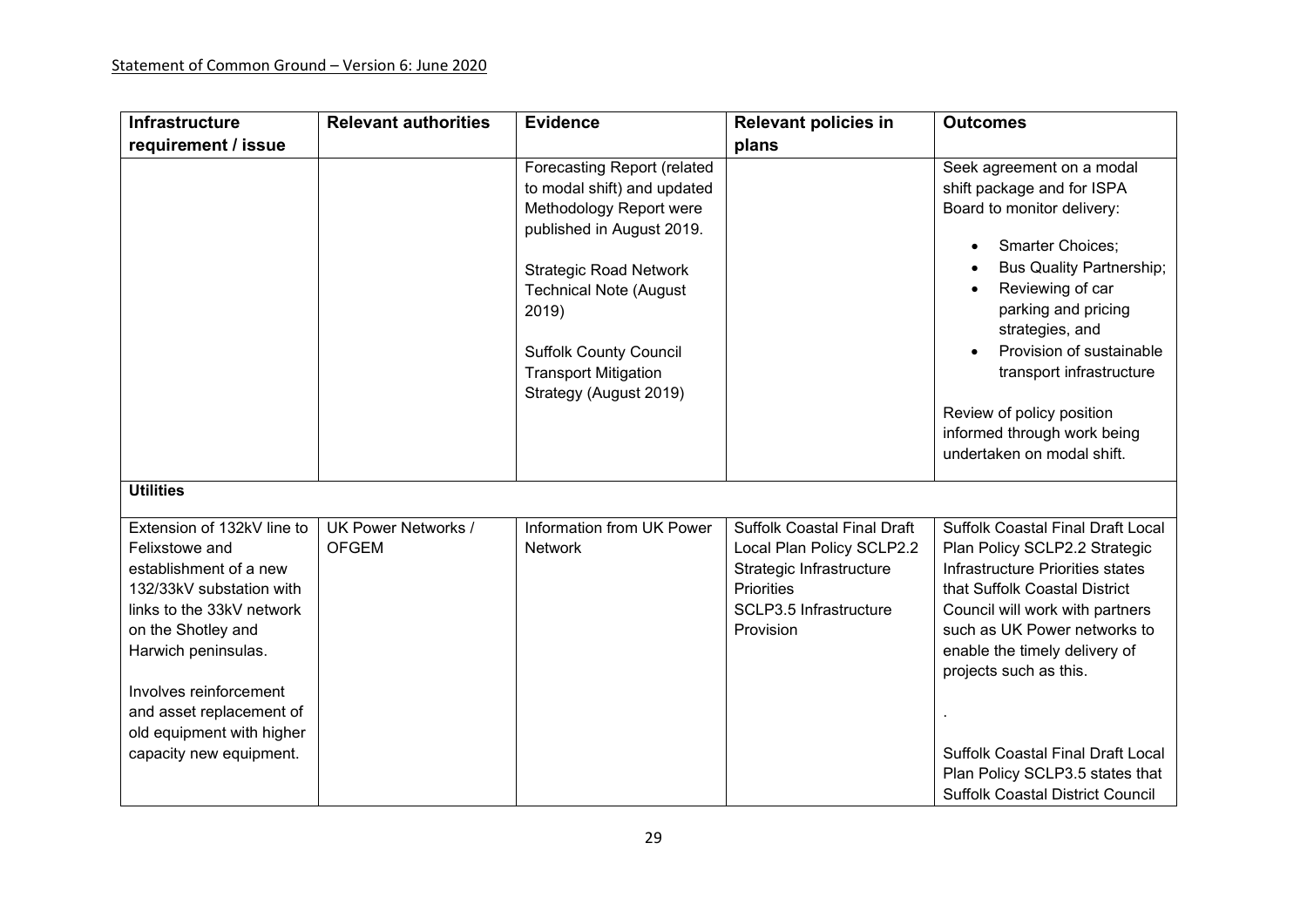| <b>Infrastructure</b>                                        | <b>Relevant authorities</b>                                                                       | <b>Evidence</b>                            | <b>Relevant policies in</b>                                                                                                                                                                                                                                                                                                                                                 | <b>Outcomes</b>                                                                                                                                                                                                                                                                                                                             |
|--------------------------------------------------------------|---------------------------------------------------------------------------------------------------|--------------------------------------------|-----------------------------------------------------------------------------------------------------------------------------------------------------------------------------------------------------------------------------------------------------------------------------------------------------------------------------------------------------------------------------|---------------------------------------------------------------------------------------------------------------------------------------------------------------------------------------------------------------------------------------------------------------------------------------------------------------------------------------------|
| requirement / issue                                          |                                                                                                   |                                            | plans                                                                                                                                                                                                                                                                                                                                                                       |                                                                                                                                                                                                                                                                                                                                             |
|                                                              |                                                                                                   |                                            |                                                                                                                                                                                                                                                                                                                                                                             | will work with UK Power<br>Networks to ensure proposed<br>growth does not conflict with the<br>electricity supply network.                                                                                                                                                                                                                  |
| Improvements to waste<br>management facilities at<br>Foxhall | <b>Suffolk Coastal District</b><br>Council, Ipswich Borough<br>Council, Suffolk County<br>Council | <b>Suffolk County Council</b><br>forecasts | <b>Suffolk Coastal Final Draft</b><br><b>Local Plan Policies</b><br>SCLP12.25, SCLP12.32,<br>SCLP12.33, SCLP12.45,<br>SCLP12.46, SCLP12.47,<br>SCLP12.51, SCLP12.52,<br>SCLP12.58, SCLP12.61,<br>SCLP12.62, SCLP12.63,<br>SCLP12.64, SCLP12.67,<br>SCLP12.68, SCLP12.71,<br>SCLP12.72. (Refer to Final<br>Draft Local Plan for details<br>of the above site<br>allocations) | Contributions through the<br><b>Community Infrastructure Levy</b><br>identified in Infrastructure<br>Delivery Framework in Suffolk<br><b>Coastal Final Draft Local Plan</b><br>towards improvements at<br><b>Foxhall Household Waste</b><br>Recycling Centre.                                                                               |
| Improvements to waste<br>management facilities in<br>Ipswich | Ipswich Borough Council<br>and Babergh and Mid<br><b>Suffolk District Councils</b>                | <b>Suffolk County Council</b><br>forecasts | Policy SP2 in Ipswich Final<br>Draft Local Plan (January<br>2020)                                                                                                                                                                                                                                                                                                           | In relation to site IP003 'Waste<br>tip and employment area north<br>of Sir Alf Ramsey Way', the<br>Ipswich Final Draft Local Plan<br>states 'Alternative sites will need<br>to be agreed with the County<br>Council and the site operators<br>for the relocation of the<br>Concrete Batching Plant and<br><b>Household Waste Recycling</b> |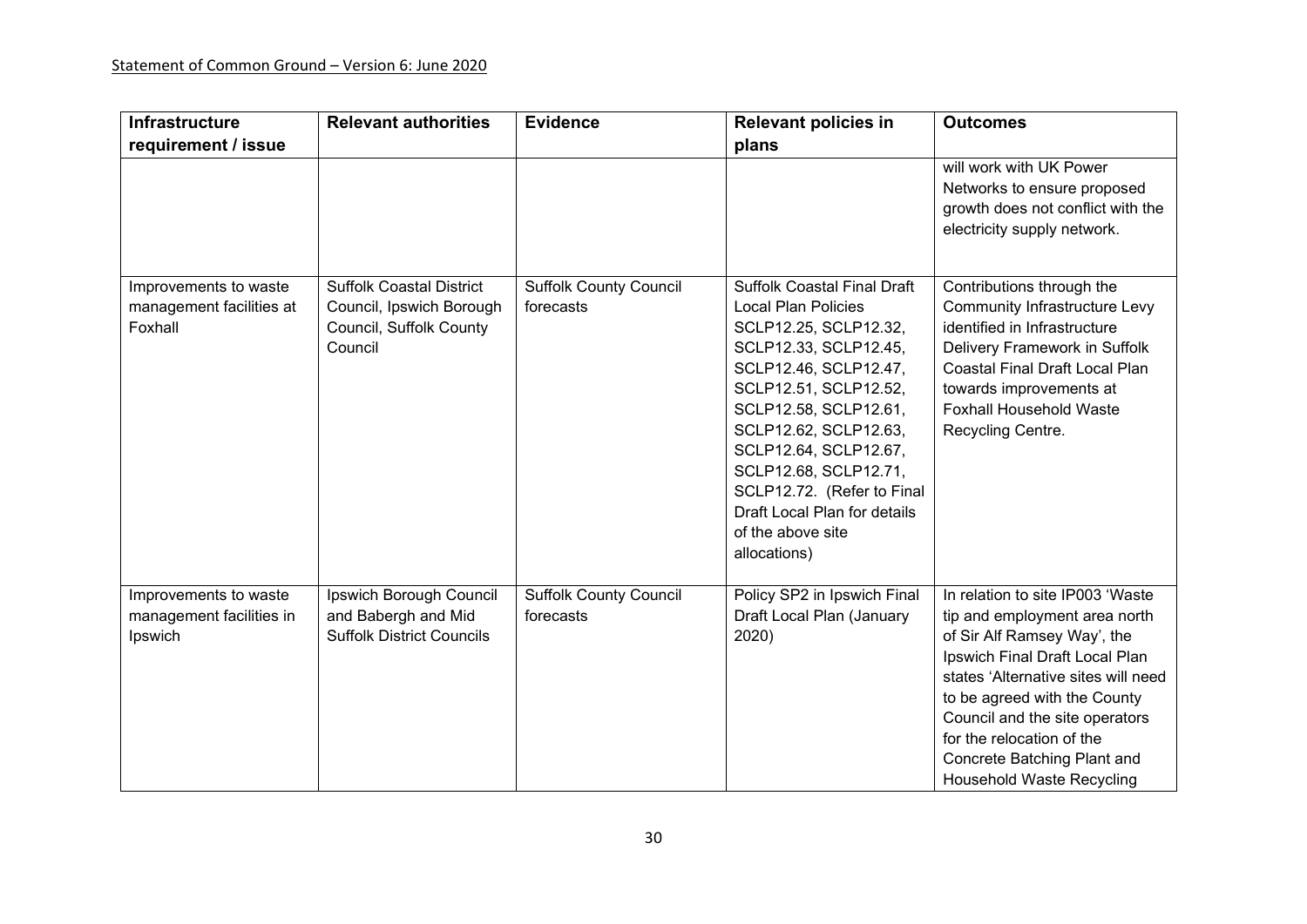| <b>Infrastructure</b>                                                                     | <b>Relevant authorities</b>                                                                                                                     | <b>Evidence</b>                                                                                                 | <b>Relevant policies in</b>                                                                                                                                                                                                                                                      | <b>Outcomes</b>                                                                                                                                                                                                                                         |
|-------------------------------------------------------------------------------------------|-------------------------------------------------------------------------------------------------------------------------------------------------|-----------------------------------------------------------------------------------------------------------------|----------------------------------------------------------------------------------------------------------------------------------------------------------------------------------------------------------------------------------------------------------------------------------|---------------------------------------------------------------------------------------------------------------------------------------------------------------------------------------------------------------------------------------------------------|
| requirement / issue                                                                       |                                                                                                                                                 |                                                                                                                 | plans                                                                                                                                                                                                                                                                            |                                                                                                                                                                                                                                                         |
|                                                                                           |                                                                                                                                                 |                                                                                                                 |                                                                                                                                                                                                                                                                                  | Centre before the sites can be<br>made available'.                                                                                                                                                                                                      |
| Improvements to waste<br>management facilities in<br>Stowmarket (Mid Suffolk<br>District) | <b>Suffolk Coastal District</b><br>Council, Mid Suffolk<br><b>District Council and</b><br><b>Suffolk County Council</b>                         | <b>Suffolk County Council</b><br>forecasts                                                                      | <b>Suffolk Coastal Final Draft</b><br>Local Plan Policy<br>SCLP12.59 Land adjacent<br>to Swiss Farm, Otley                                                                                                                                                                       | Contributions through the<br><b>Community Infrastructure Levy</b><br>identified in Infrastructure<br>Delivery Framework in Suffolk<br><b>Coastal Final Draft Local Plan</b><br>towards improvements to waste<br>management facilities in<br>Stowmarket. |
| <b>Green Infrastructure</b>                                                               |                                                                                                                                                 |                                                                                                                 |                                                                                                                                                                                                                                                                                  |                                                                                                                                                                                                                                                         |
| Creation of 'green trail'<br>around Ipswich                                               | Ipswich Borough Council,<br>Babergh District Council,<br><b>Mid Suffolk District</b><br><b>Council and Suffolk</b><br>Coastal District Council. | Update to the Haven<br>Gateway Green<br>Infrastructure Strategy for<br>the Ipswich Policy Area<br>(August 2015) | Ipswich Borough Council<br>Final Draft Local Plan<br>policy ISPA4 Cross<br>Boundary Working to<br>Deliver Sites and CS16<br>green Infrastructure, Sport<br>and Recreation. Suffolk<br><b>Coastal Final Draft Local</b><br>Plan policy SCLP12.24<br>Land at Humber Doucy<br>Lane. | Policies ISPA4 and SCLP12.24<br>require development to<br>contribute to the creation of the<br>'green trail'.                                                                                                                                           |
| <b>Education</b>                                                                          |                                                                                                                                                 |                                                                                                                 |                                                                                                                                                                                                                                                                                  |                                                                                                                                                                                                                                                         |
| Education capacity in                                                                     | <b>Suffolk Coastal District</b>                                                                                                                 | <b>Suffolk County Council</b>                                                                                   | <b>Suffolk Coastal Final Draft</b>                                                                                                                                                                                                                                               | Contributions through the                                                                                                                                                                                                                               |
| north east Ipswich area.                                                                  | Council, Ipswich Borough                                                                                                                        | education forecasts                                                                                             | <b>Local Plan Policies</b>                                                                                                                                                                                                                                                       | <b>Community Infrastructure Levy</b>                                                                                                                                                                                                                    |
|                                                                                           | <b>Council and Suffolk</b>                                                                                                                      |                                                                                                                 | SCLP12.24 Land at                                                                                                                                                                                                                                                                | identified in Infrastructure                                                                                                                                                                                                                            |
|                                                                                           | <b>County Council</b>                                                                                                                           |                                                                                                                 | Humber Doucy Lane and                                                                                                                                                                                                                                                            | Delivery Framework in Suffolk                                                                                                                                                                                                                           |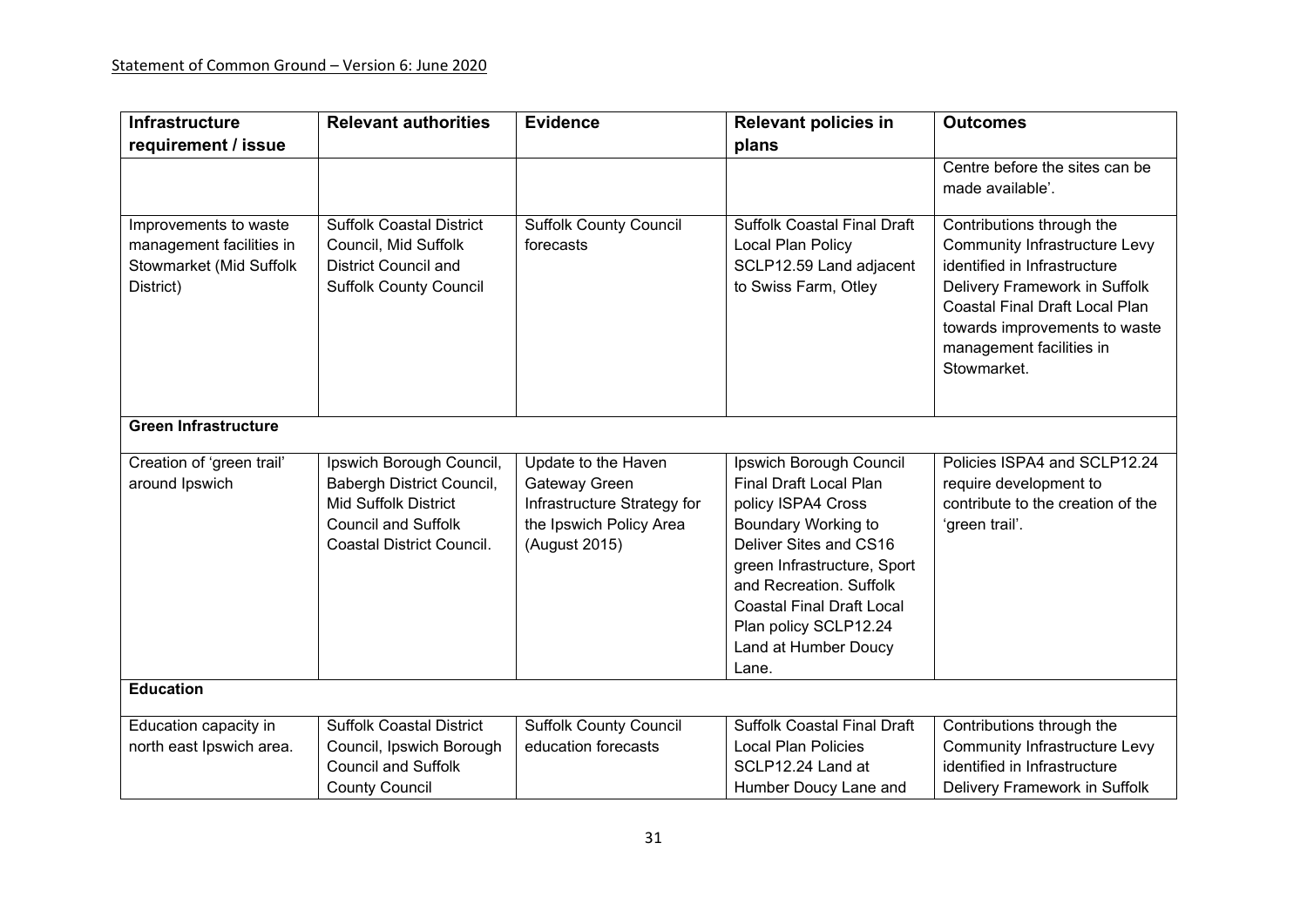| <b>Infrastructure</b>                                                        | <b>Relevant authorities</b>                                                                                             | <b>Evidence</b>                                      | <b>Relevant policies in</b>                                                                                                                                                                                       | <b>Outcomes</b>                                                                                                                                                                                                                                                                                                                                                                                                                                              |
|------------------------------------------------------------------------------|-------------------------------------------------------------------------------------------------------------------------|------------------------------------------------------|-------------------------------------------------------------------------------------------------------------------------------------------------------------------------------------------------------------------|--------------------------------------------------------------------------------------------------------------------------------------------------------------------------------------------------------------------------------------------------------------------------------------------------------------------------------------------------------------------------------------------------------------------------------------------------------------|
| requirement / issue                                                          |                                                                                                                         |                                                      | plans                                                                                                                                                                                                             |                                                                                                                                                                                                                                                                                                                                                                                                                                                              |
|                                                                              |                                                                                                                         |                                                      | SCLP12.67 Land at<br>Keightley Way, Tuddenham<br>SCLP12.68 Land south of<br>Lower Road, Westerfield<br>Ipswich Final Draft Local<br>Plan Policy ISPA4 Cross<br><b>Boundary Working to</b><br><b>Deliver Sites</b> | <b>Coastal Final Draft Local Plan</b><br>towards the provision of<br>additional primary and<br>secondary spaces at the Ipswich<br>Garden Suburb.<br>Policy ISPA4 requires primary<br>school places to meet the needs<br>of the development.<br>Under SCLP12.24 and ISPA4,<br>development to the north of<br>Humber Doucy Lane is<br>proposed for after 2031,<br>reflecting likely delivery rates of<br>education infrastructure at<br>Ipswich Garden Suburb. |
| Claydon High School (Mid<br>Suffolk District) forecast to<br>exceed capacity | <b>Suffolk Coastal District</b><br>Council, Mid Suffolk<br><b>District Council and</b><br><b>Suffolk County Council</b> | <b>Suffolk County Council</b><br>education forecasts | <b>Suffolk Coastal Final Draft</b><br><b>Local Plan Policies</b><br>SCLP12.71 Land at Mow<br>Hill Witnesham and<br>SCLP12.72 Land at Street<br>Farm, Witnesham                                                    | Contributions through the<br><b>Community Infrastructure Levy</b><br>identified in Infrastructure<br>Delivery Framework in Suffolk<br><b>Coastal Final Draft Local Plan</b><br>towards additional spaces<br>related to development in<br><b>Suffolk Coastal District.</b>                                                                                                                                                                                    |
| Woodbridge Road -<br>identified for a special<br>needs school                | <b>Suffolk County Council</b><br>and Ipswich Borough<br>Council                                                         | <b>Suffolk County Council</b><br>education forecasts | <b>Final Draft Local Plan</b><br><b>CS15/CS17</b>                                                                                                                                                                 | S106 contributions, DfE funding                                                                                                                                                                                                                                                                                                                                                                                                                              |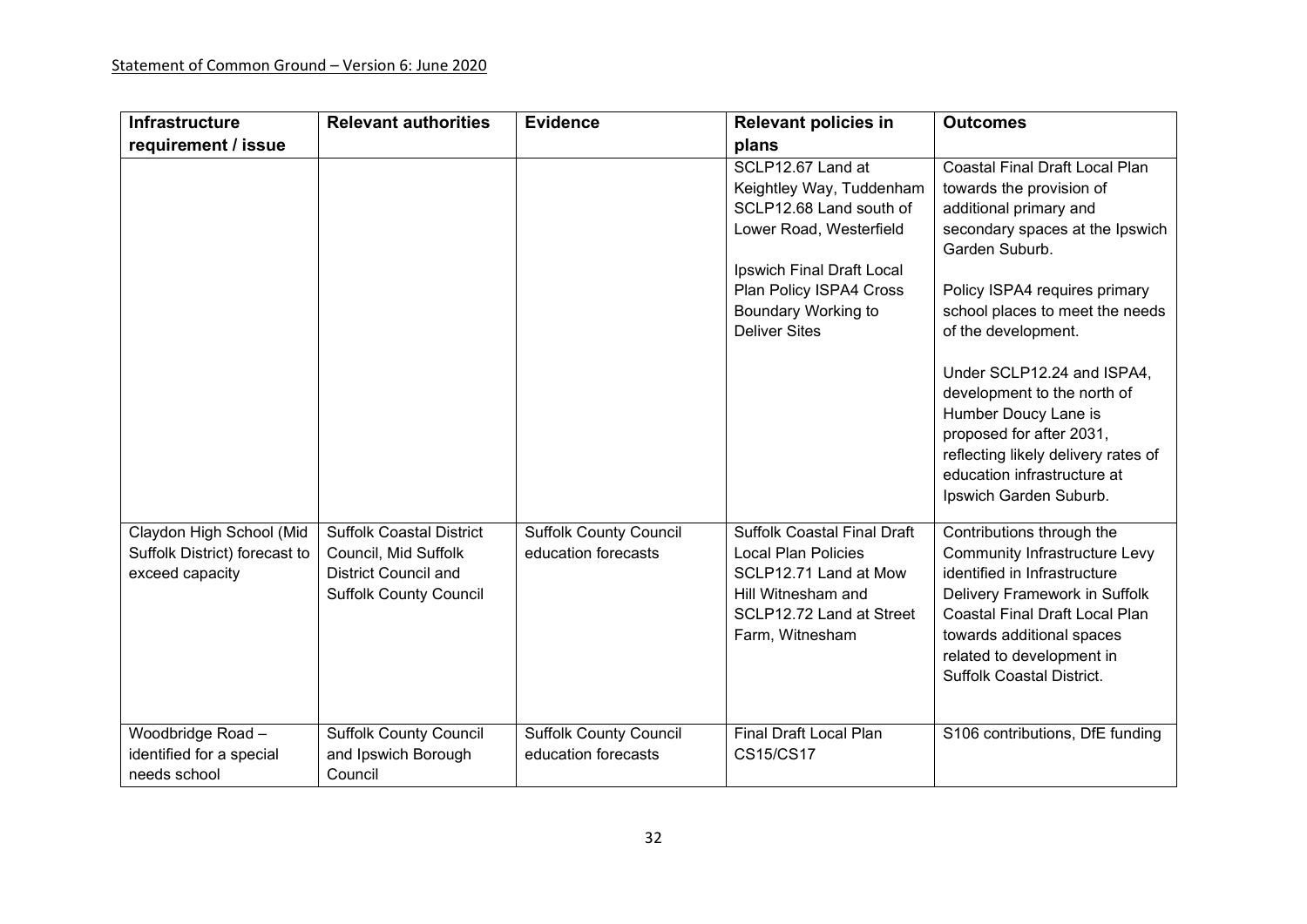| <b>Infrastructure</b>                                            | <b>Relevant authorities</b>                                                                                                                          | <b>Evidence</b>                                                            | <b>Relevant policies in</b>                                                                                                                                                                                                                                         | <b>Outcomes</b>                                                                                                                                                                                                                                                                                                                                                            |
|------------------------------------------------------------------|------------------------------------------------------------------------------------------------------------------------------------------------------|----------------------------------------------------------------------------|---------------------------------------------------------------------------------------------------------------------------------------------------------------------------------------------------------------------------------------------------------------------|----------------------------------------------------------------------------------------------------------------------------------------------------------------------------------------------------------------------------------------------------------------------------------------------------------------------------------------------------------------------------|
| requirement / issue                                              |                                                                                                                                                      |                                                                            | plans                                                                                                                                                                                                                                                               |                                                                                                                                                                                                                                                                                                                                                                            |
| <b>Early years provision</b>                                     |                                                                                                                                                      |                                                                            |                                                                                                                                                                                                                                                                     |                                                                                                                                                                                                                                                                                                                                                                            |
| Early years capacity in<br>north east Ipswich                    | <b>Suffolk Coastal District</b><br>Council, Ipswich Borough<br><b>Council and Suffolk</b><br><b>County Council</b>                                   | Suffolk County Council and<br>Ipswich Borough Council                      | <b>Suffolk Coastal Final Draft</b><br><b>Local Plan Policies</b><br>SCLP12.24 Land at<br>Humber Doucy Lane<br>ISPA 4 of the final draft<br>Ipswich Local Plan                                                                                                       | Policy SCLP12.24 requires<br>0.1ha of land for an early years<br>setting if needed in the Suffolk<br>Coastal part of the site.<br>Ipswich Final Draft Local Plan<br>Policy CS17 identifies that<br>development will need to meet<br>the on- and off-site infrastructure<br>needed to support the<br>development and ISPA4<br>addresses cross boundary<br>working on sites. |
| <b>Health</b>                                                    |                                                                                                                                                      |                                                                            |                                                                                                                                                                                                                                                                     |                                                                                                                                                                                                                                                                                                                                                                            |
| Additional floorspace at<br>practices within Ipswich<br>Borough. | <b>Suffolk Coastal District</b><br>Council, Ipswich Borough<br>Council, NHS, Ipswich &<br><b>East Suffolk Clinical</b><br><b>Commissioning Group</b> | Ipswich & East Suffolk<br><b>Clinical Commissioning</b><br>Group forecasts | <b>Suffolk Coastal Final Draft</b><br><b>Local Plan Policies</b><br>SCLP12.57 Land at Bridge<br>Road, Levington,<br>SCLP12.68 Land south of<br>Lower Road, Westerfield,<br>SCLP12.24 Land at<br>Humber Doucy Lane<br>SCLP12.67 Land off<br>Keightley Way, Tuddenham | <b>Contributions towards</b><br>enhancements are identified<br>alongside policies SCLP12.24,<br>SCLP12.57, SCLP12.67 and<br>SCLP12.68 in the Suffolk<br>Coastal Final Draft Local Plan.                                                                                                                                                                                    |